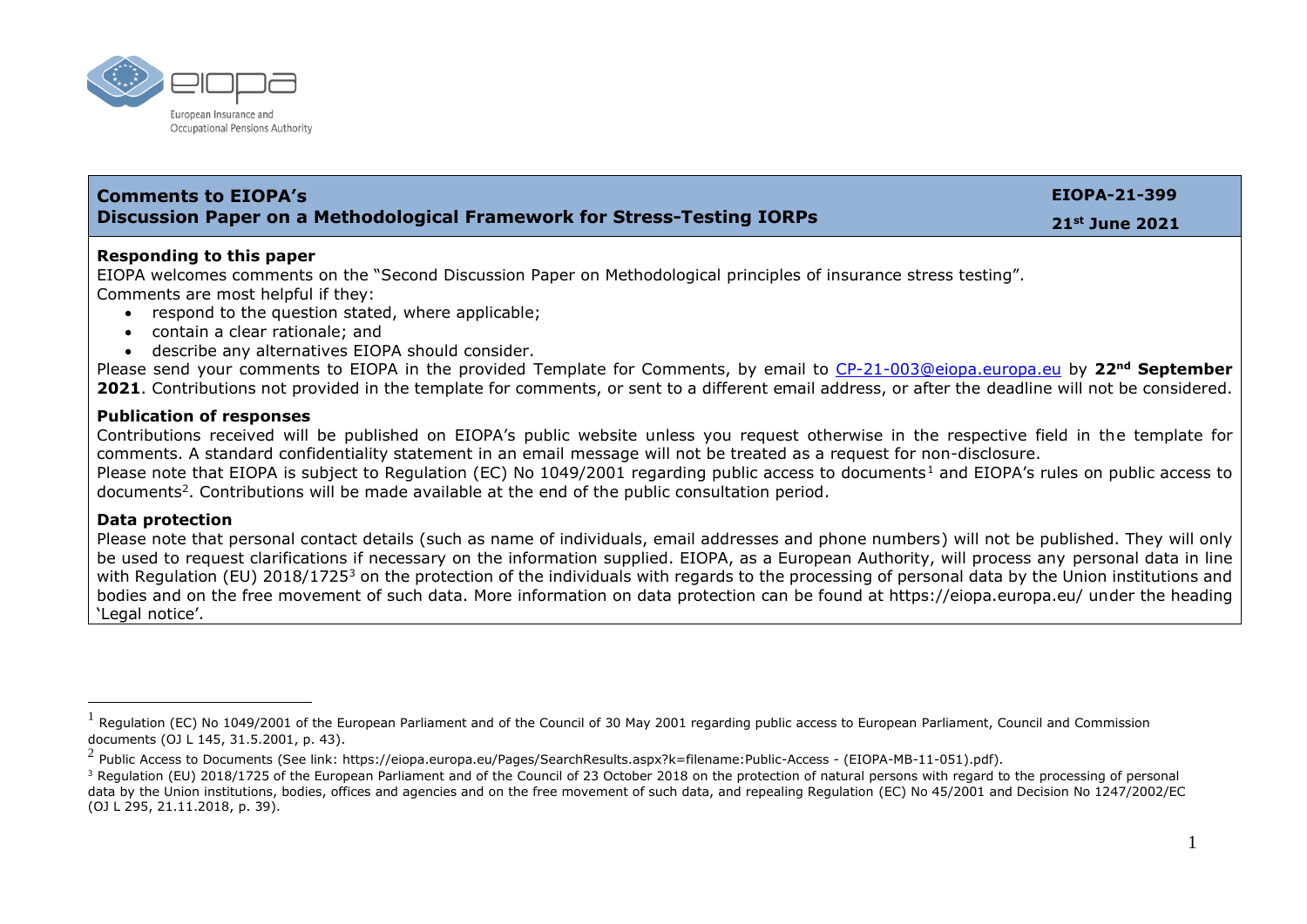

| <b>Reference</b>                                                                                    |                                                                                 |  |
|-----------------------------------------------------------------------------------------------------|---------------------------------------------------------------------------------|--|
| Name of the Stakeholder                                                                             | PensionsEurope and AEIP                                                         |  |
| Type of Stakeholder (please delete in the column to the<br>right the categories which do not apply) | Associations                                                                    |  |
| <b>Contact Person</b>                                                                               | Pekka Eskola and Christos Louvaris Fasois                                       |  |
| Email address                                                                                       | pekka.eskola@pensionseurope; christos.louvaris@aeip.net                         |  |
| Phone number                                                                                        | Pekka: +32 4 86 66 70 59; Christos: +32 493 99 79 90                            |  |
| Address                                                                                             | Pekka: Rue Montoyer 23, 1000 Brussels; Christos: Rue Montoyer 24, 1000 Brussels |  |

| <b>Disclosure of comments</b>                                                                                                                                             |               |
|---------------------------------------------------------------------------------------------------------------------------------------------------------------------------|---------------|
| EIOPA will make all comments available on its website, except where respondents specifically request that<br>their comments remain confidential.                          |               |
| Please indicate if your comments should be treated as confidential, by deleting the word "Public" in the column<br>to the right and leaving only the word "Confidential". | <b>Public</b> |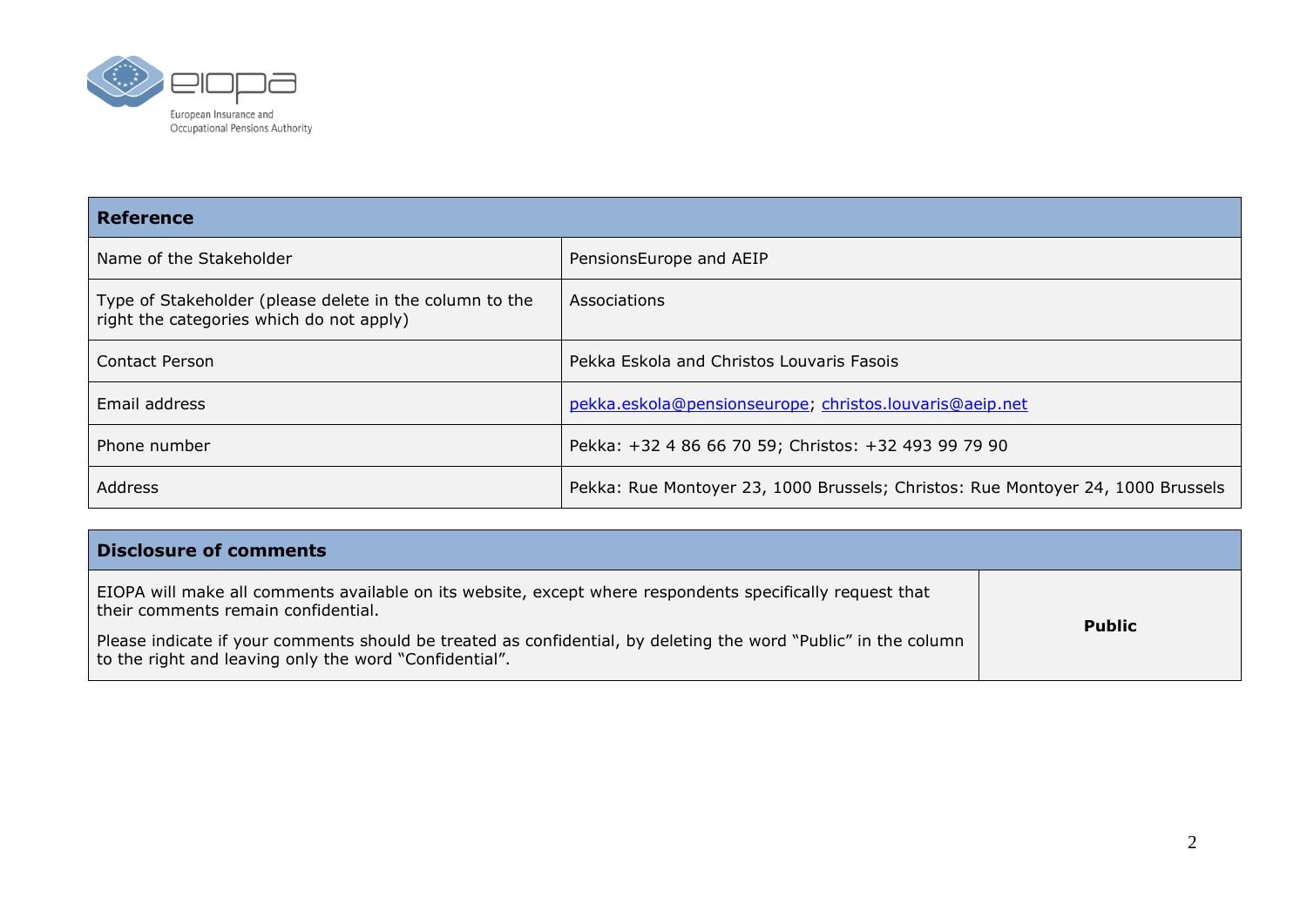

| <b>General comments</b> |                                                                                                                                                                                                                                                                                                                                                                                                                                                                                                                                                                                                                                                        |                  |
|-------------------------|--------------------------------------------------------------------------------------------------------------------------------------------------------------------------------------------------------------------------------------------------------------------------------------------------------------------------------------------------------------------------------------------------------------------------------------------------------------------------------------------------------------------------------------------------------------------------------------------------------------------------------------------------------|------------------|
| reference               | <b>Comments</b>                                                                                                                                                                                                                                                                                                                                                                                                                                                                                                                                                                                                                                        | [EIOPA response] |
| General<br>comments     | We would like to thank EIOPA for the constructive dialogue with us on the EIOPA 2015, 2017 and 2019<br>IORP stress test exercises and how to improve EIOPA stress testing methodology for IORPs. We would<br>like to also thank EIOPA for good cooperation and communication as well as its timely updates in<br>regard to the preparation of EIOPA Discussion Paper on Methodological Framework for Stress-Testing<br>IORPs. In our stakeholder feedback, we make recommendations on the toolbox of common<br>methodological principles and guidelines but also suggestions for its use in the next IORP Stress Test<br>exercise in 2022.             |                  |
| General<br>comments     | We welcome the EIOPA Discussion Paper on a Methodological Framework for Stress-Testing<br><b>IORPs and that it recognises</b>                                                                                                                                                                                                                                                                                                                                                                                                                                                                                                                          |                  |
|                         | the heterogeneity of the IORP sector;<br>$\bullet$                                                                                                                                                                                                                                                                                                                                                                                                                                                                                                                                                                                                     |                  |
|                         | the important characteristics of IORPs, particularly their long-term horizon and ability to pass<br>through risks to the ultimate risk bearers;                                                                                                                                                                                                                                                                                                                                                                                                                                                                                                        |                  |
|                         | multiple and various criteria for future IORP stress tests;                                                                                                                                                                                                                                                                                                                                                                                                                                                                                                                                                                                            |                  |
|                         | the usefulness for EIOPA, NCAs and IORPs themselves.<br>$\bullet$                                                                                                                                                                                                                                                                                                                                                                                                                                                                                                                                                                                      |                  |
|                         | We support the consideration by EIOPA of the creation of a Toolbox consisting of 3 main parts<br>(balance sheet instruments (both national balance sheets and EIOPA's common balance sheet),<br>projections (e.g. internal rate of return, cash flow analysis and retirement income) and surveys (being<br>a mixture of qualitative and quantitative instruments). We believe that in relation to the<br>objectives of the stress test, the Toolbox can allow introducing further proportionality and<br>create a better cost-benefit ratio as taking into account the specific pension scheme/IORP<br>characteristics in the different Member States. |                  |
|                         | In general terms it is positive that EIOPA aims to implement horizontal approaches in future<br>stress tests both across various types of IORPs (DB, hybrid, DC) and Member States. Next to<br>the recognition of numerous (technical) challenges with the horizontal approach, the point                                                                                                                                                                                                                                                                                                                                                              |                  |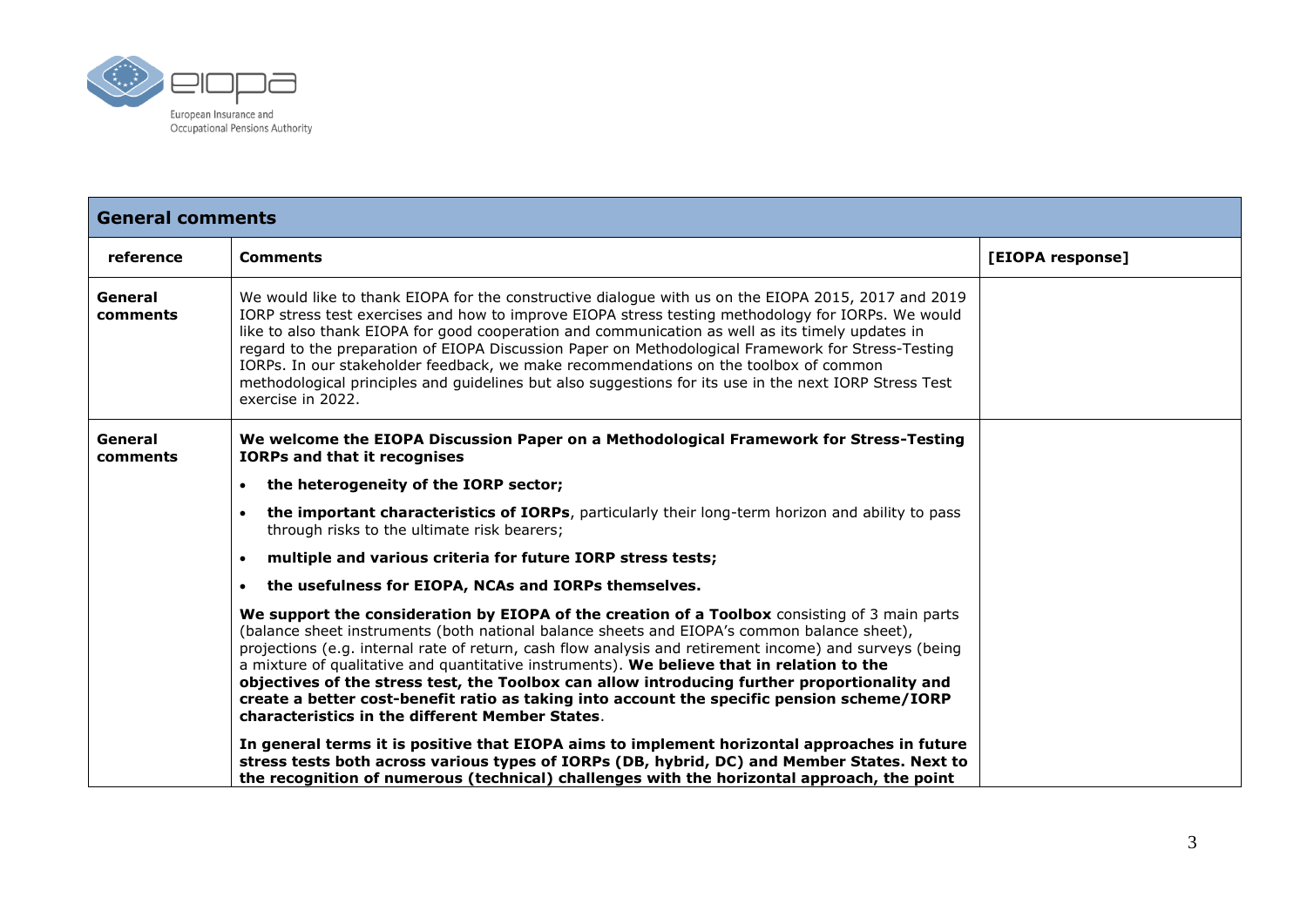

|                     | that DB, hybrid, and DC schemes are (fundamentally) very different with each other (and<br>across the EEA) adds to the complexity.                                                                                                                                                                                                                                                                                                                                                                                                                                                                                                                                                                                                                                                                                                                                                           |  |
|---------------------|----------------------------------------------------------------------------------------------------------------------------------------------------------------------------------------------------------------------------------------------------------------------------------------------------------------------------------------------------------------------------------------------------------------------------------------------------------------------------------------------------------------------------------------------------------------------------------------------------------------------------------------------------------------------------------------------------------------------------------------------------------------------------------------------------------------------------------------------------------------------------------------------|--|
|                     | The broad heterogeneity of the IORP sector will make the horizontal approach likely more<br>complex and less comparable than one should hope for. We think that, if practically doable, such<br>approach would undoubtedly increase the added value of the results of these stress tests for both<br>European and national policymakers and national supervisory authorities and IORPs. But EIOPA should<br>recognise the shortcomings and incomparability between scheme types and countries and the results of<br>the application of a horizontal approach should be interpreted with caution due to the great<br>heterogeneity across schemes and Member States. On top of that, EIOPA and NCAs should take care<br>that the horizontal approach does not create an excessive administrative burden nor an unbalanced<br>cost-benefit ratio, especially for small and medium sized IORPs. |  |
|                     | We find it of utmost importance how EIOPA communicates the stress test results to the<br>wider public. In the past, the wording of EIOPA press release has not always been fully in line with<br>the stress test report itself.                                                                                                                                                                                                                                                                                                                                                                                                                                                                                                                                                                                                                                                              |  |
|                     | Finally, we are not in favour of disclosing the names of participating IORPs, as we do not<br>recognise the arguments in favour of the disclosure of the names of participating IORPs and it is not<br>clear what would be the benefits. The focus of the stress test is a.o. on financial stability, not on the<br>solvency of individual IORPs. General EU communication might differ from national context or situation,<br>and we fear this approach might damage public opinion and lead to mistrust for members and<br>beneficiaries concerned; this happened in 2019 in some countries after publication of the stress test<br>report. In our view the best way to disclose the achievements of the Stress Test is on a national base,<br>without reference, neither direct nor indirect, to the list of participating schemes.                                                       |  |
|                     | We are looking forward to continuing good and constructive dialogue with EIOPA on<br>appropriate stress testing methodologies for IORPs.                                                                                                                                                                                                                                                                                                                                                                                                                                                                                                                                                                                                                                                                                                                                                     |  |
| General<br>comments | The cash flow analysis is mentioned in the discussion paper, but it can be brought up more<br>extensively in several sections, and especially in the paragraphs related to risks. At the same time,<br>although the paper advocates the advantages of the Common Balance Sheet (CBS), it does not<br>mention its various shortcomings. We do not believe that the CBS can be implemented in an effective<br>way, especially for small and medium sized IORPs, for a number of reasons linked to its complexity and<br>interpretation difficulty.                                                                                                                                                                                                                                                                                                                                             |  |
|                     | To assess members' and beneficiaries' benefits, not the risk-free return but the long term<br>expected return should be used as the basis. A calculation at the risk-free return can only come at                                                                                                                                                                                                                                                                                                                                                                                                                                                                                                                                                                                                                                                                                            |  |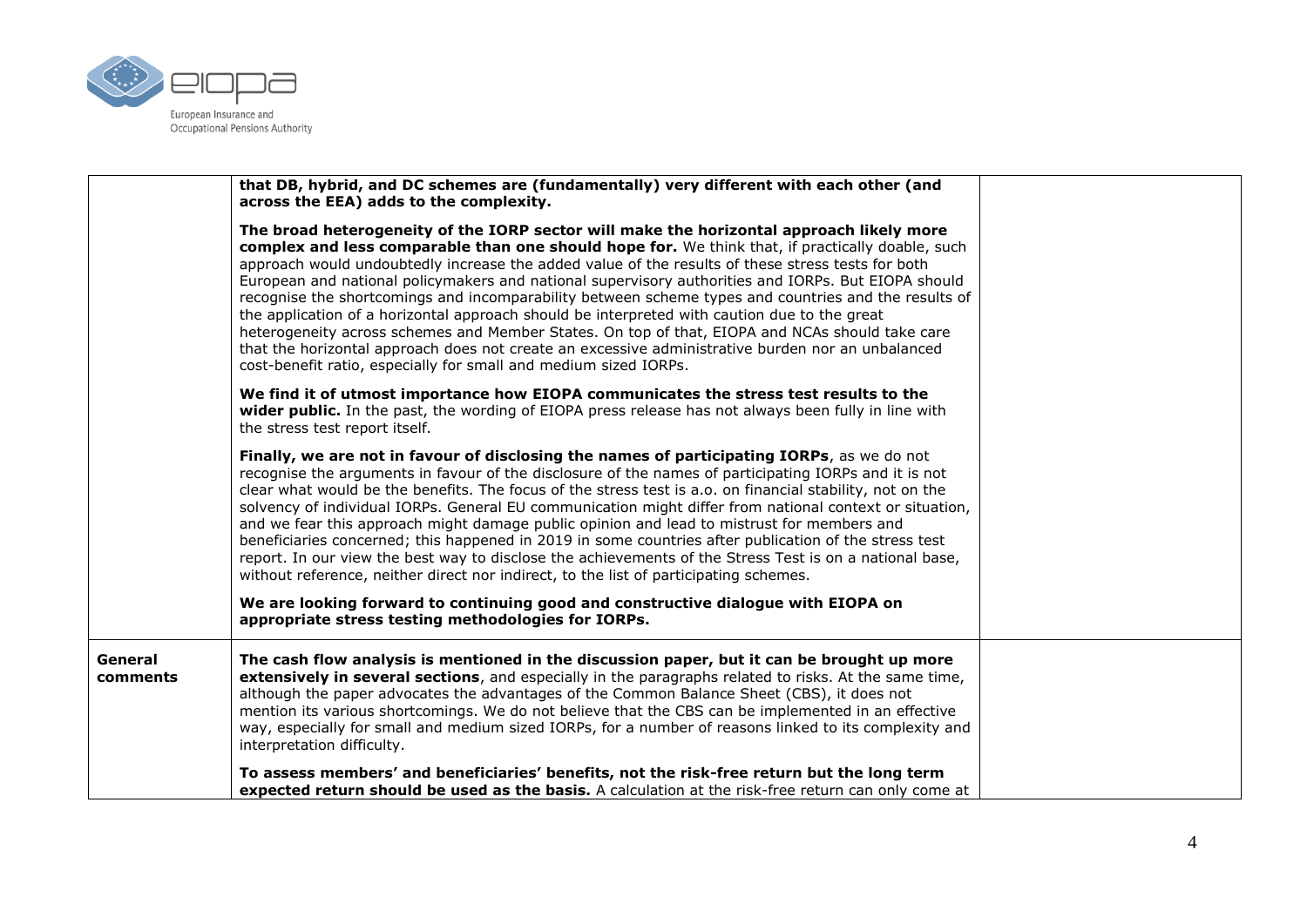

| the second place to give an indication of the risk ('a stress scenario') but not to calculate the expected<br>benefit or the expected replacement income at retirement. IORPs do not invest in a risk-free world, but<br>as long-term investors they receive a risk premium (as well as an illiquidity premium) for the risk (and<br>illiquidity) they accept. This should be correctly reflected in the results of the projection of the cash<br>flows as well as in the results of the stress test. First applying stress on investments in combination<br>with the use of a risk-free rate is a contradiction in terminis. In particular, assuming a risk-free return<br>in the cash flow analysis (open modelling) and applying a shock would be an unrealistic double hit<br>scenario. If acted upon, such assumptions might prevent IORPs from long-term investments into<br>sustainable real assets, which seems counter to the aims of the CMU.                                                                                                                                                                                                                                                                                                                                                                  |                                                                                                        |
|--------------------------------------------------------------------------------------------------------------------------------------------------------------------------------------------------------------------------------------------------------------------------------------------------------------------------------------------------------------------------------------------------------------------------------------------------------------------------------------------------------------------------------------------------------------------------------------------------------------------------------------------------------------------------------------------------------------------------------------------------------------------------------------------------------------------------------------------------------------------------------------------------------------------------------------------------------------------------------------------------------------------------------------------------------------------------------------------------------------------------------------------------------------------------------------------------------------------------------------------------------------------------------------------------------------------------|--------------------------------------------------------------------------------------------------------|
| We strongly agree with the proposed focus on climate risk within broader field of potential<br>environmental risks. The risk is seen as most material by the sector and risk management<br>tools and models developed by the market are more advanced than for other types of<br>environmental risks. We agree with EIOPAs view that the environmental stress is just a specific type<br>of "traditional" stress test, so that in consequence the same tools should be used to limit the burden<br>for IORPs by introducing new approaches. The climate risk itself, however, is by no means a traditional<br>type of risk. There is no historical data, low certainty about likeliness scenarios and timing, as well as a<br>debate about if climate risk to some degree is already priced in. A broad spectrum of models exists in<br>the market but there is a lack of consensus. Importance of climate change warrants inclusion in the<br>stress test, but this uncertainty should be reflected in conclusions and communication by EIOPA.                                                                                                                                                                                                                                                                          |                                                                                                        |
| <b>Recognition of heterogeneity</b><br>We welcome the fact that EIOPA's discussion paper recognises the heterogeneity of the IORP sector and<br>the need to incorporate type of obligation but also the relationship between the IORP and the sponsor.<br>At the same time, we welcome the recognition of important characteristics of IORPs, most notably their<br>long-term horizon and ability to pass through risks to the ultimate risk bearers.<br>We also agree with the dual overarching perspective and two objectives of the ST, which stem from<br>EIOPA's Regulation (EU) No 1094/2010. On the one hand, the ST aims at assessing the impact of an<br>adverse scenario on the financial position of an IORP and, on the other hand, it aims at assessing the<br>transmission effects of adverse economic scenarios via the IORP sector onto financial stability.<br>However, in regard to financial stability, the discussion paper could recognize more clearly that IORPs<br>involve smaller risks in comparison to other institutions, such as banks. At the same time, the stabilizing<br>role of the IORP sector (e.g. rebalancing) could also be mentioned. For instance, the results of EIOPA's<br>2019 IORP stress test confirmed again IORPs' countercyclical behaviour and their important role in |                                                                                                        |
|                                                                                                                                                                                                                                                                                                                                                                                                                                                                                                                                                                                                                                                                                                                                                                                                                                                                                                                                                                                                                                                                                                                                                                                                                                                                                                                          | stabilising financial markets. As long-term investors, IORPs are able to mitigate financial shocks and |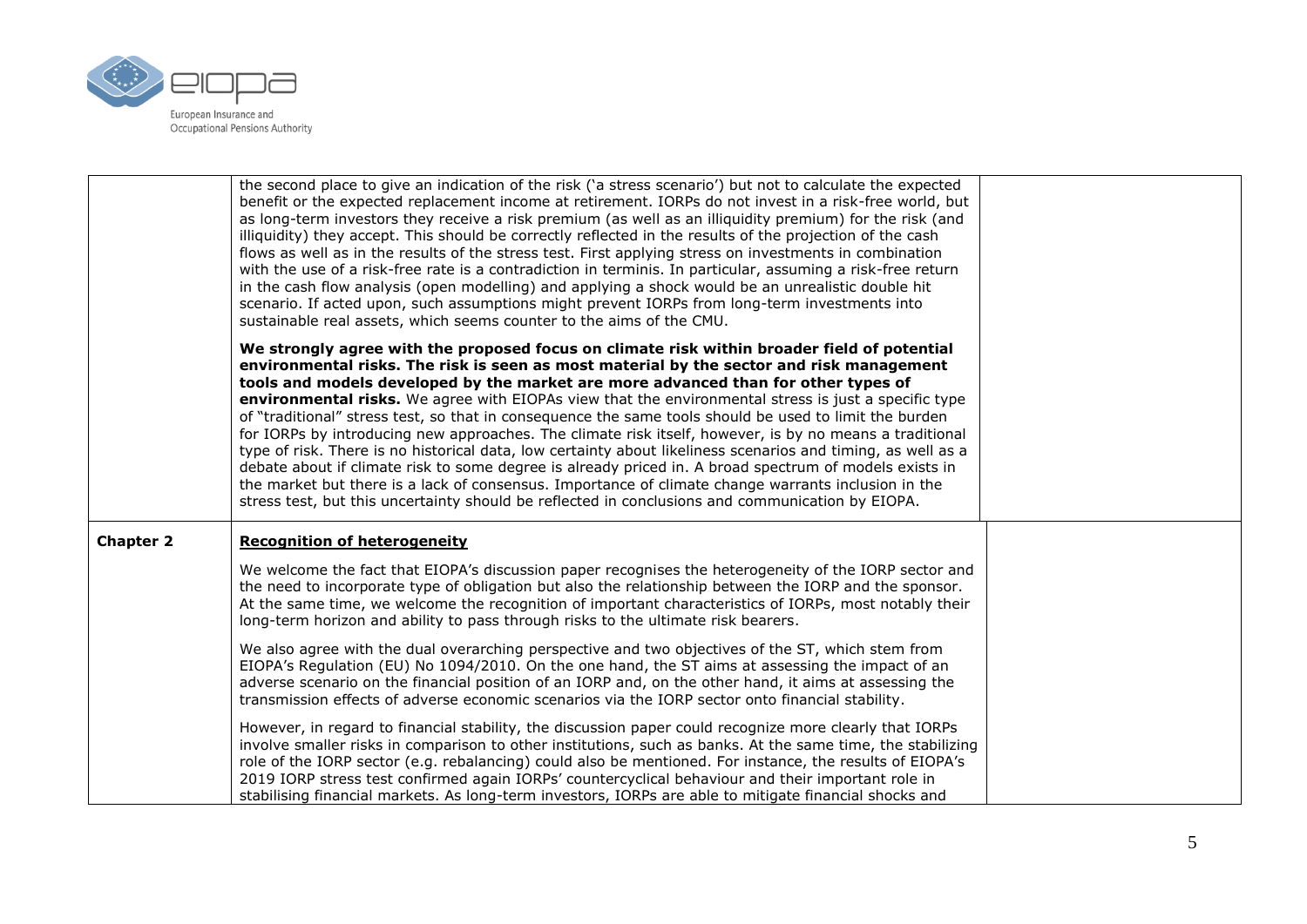

|                     | collectively work as a stabilising factor for the financial sector. IORPs' long-term investment horizon and<br>their ability to follow countercyclical investment strategies support the observation that IORPs can act<br>as 'shock absorbers' in the economy by providing liquidity and by not being forced to sell assets, when<br>asset prices are squeezed, but buying these to rebalance their strategic asset allocation. The 2019<br>results support the results of EIOPA's previous IORP stress tests and confirm that IORPs have<br>rebalancing asset strategies, buying equity related investments after they dropped. It is in our opinion<br>therefore important that both EU and domestic legislation continues to allow IORPs' countercyclical<br>behaviour. |  |
|---------------------|-----------------------------------------------------------------------------------------------------------------------------------------------------------------------------------------------------------------------------------------------------------------------------------------------------------------------------------------------------------------------------------------------------------------------------------------------------------------------------------------------------------------------------------------------------------------------------------------------------------------------------------------------------------------------------------------------------------------------------------------------------------------------------|--|
| Par.24, 27          | Assessments of the resilience, systemic risk and transmission effects of IORPs                                                                                                                                                                                                                                                                                                                                                                                                                                                                                                                                                                                                                                                                                              |  |
|                     | Par.24: "Assessments of the resilience of financial institutions to adverse market developments" are not<br>relevant in the situation of pensions funds, because there is no risk of a bank run there and every shock<br>will ultimately be borne by the members and beneficiaries and sponsors.                                                                                                                                                                                                                                                                                                                                                                                                                                                                            |  |
|                     | "Potential for systemic risk posed by", or to, financial markets participants" does neither play a role in<br>the case of pension funds; At the contrary, the rebalancing policies implemented by pension funds<br>contribute to stabilising of financial markets. In the respect we also refer to our position papers on<br>previous IORP stress tests exercised by EIOPA (see PensionsEurope Position Paper on EIOPA 2019 IORP<br>Stress Test (March 2020)).                                                                                                                                                                                                                                                                                                              |  |
|                     | Par.24: we have the same comment in relation to the notion of "Assessing the transmission effects of<br>adverse economic scenarios via the IORP sector onto financial stability."                                                                                                                                                                                                                                                                                                                                                                                                                                                                                                                                                                                           |  |
| Par. 47, 48,<br>180 | The toolbox and the selection criteria including the cost benefit ratio and the usefulness for<br><b>IORPs</b>                                                                                                                                                                                                                                                                                                                                                                                                                                                                                                                                                                                                                                                              |  |
|                     | We welcome the fact that EIOPA recognises multiple and various criteria for future IORP stress tests like<br>practical considerations, the proposed cost-benefit ratio tool and the insightfulness and usefulness for<br>NCAs and IORPs themselves. The potential benefit of participating in EIOPA's stress test for IORPs can<br>only be the case though, if and when the tools applied in the stress test are fully aligned with national<br>practices and supervision and not based on stress test tools that are not fit for national policy setting<br>and supervision. The benefit refers to the insightfulness of the results provided by a tool, while the cost<br>has to do with the tool's practicability for the parties involved (EIOPA, NCAs and IORPs).      |  |
|                     | The consideration by EIOPA of the creation of a Toolbox consisting of 3 main parts (balance sheet<br>instruments (both national balance sheets and EIOPA's common balance sheet), projections (e.g.<br>internal rate of return (IRR), Cashflow analysis (CFA) and Retirement Income (RI) and surveys (being a                                                                                                                                                                                                                                                                                                                                                                                                                                                               |  |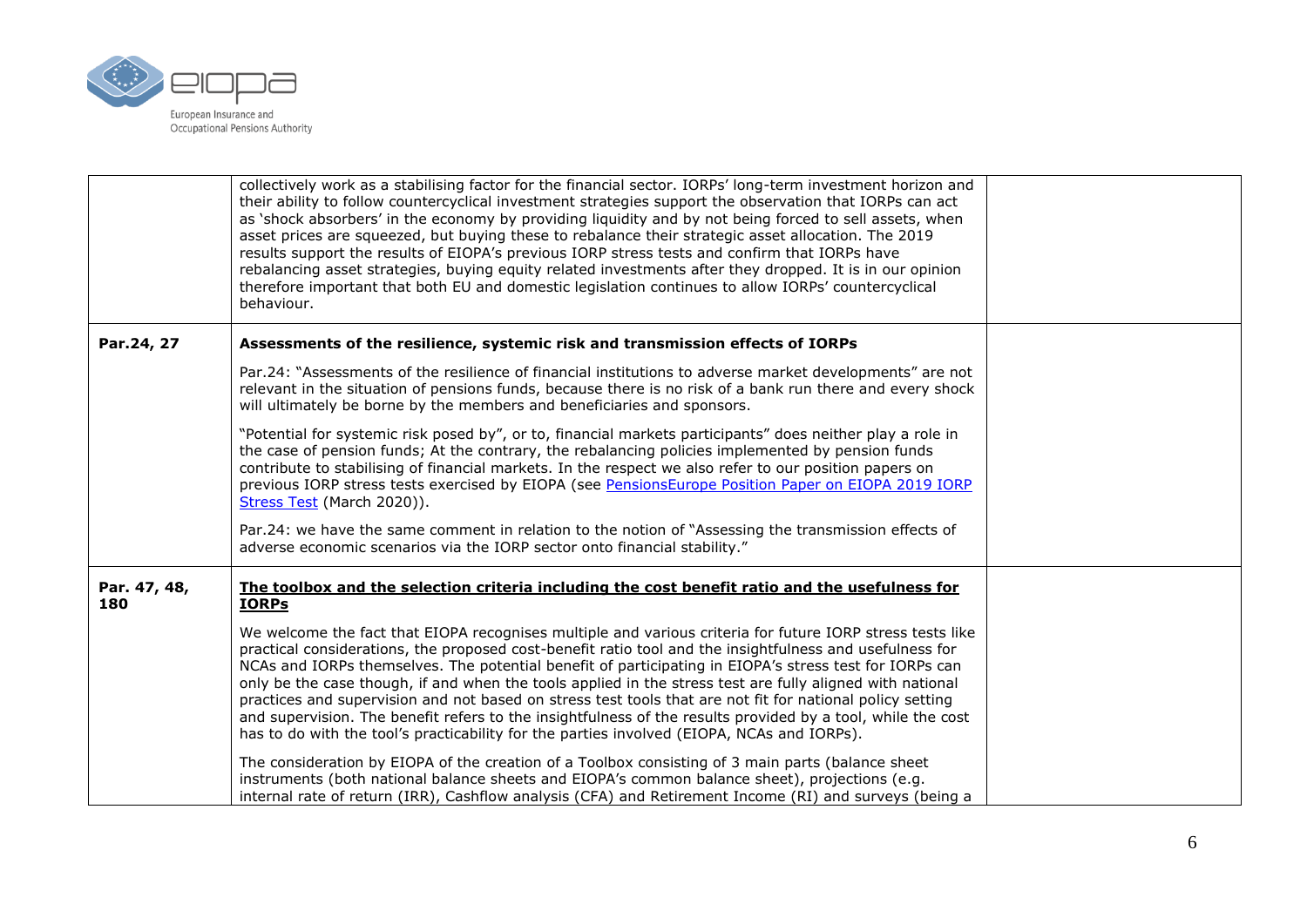

|                  | mixture of qualitative and quantitative instruments) can be fully supported as, in relation to the<br>objectives of the stress test, it allows to introduce further proportionality and create a better cost-<br>benefit ratio as taking into account the specific pension scheme/IORP characteristics in the different<br>Member States.                                                                                                                                                                                       |  |
|------------------|---------------------------------------------------------------------------------------------------------------------------------------------------------------------------------------------------------------------------------------------------------------------------------------------------------------------------------------------------------------------------------------------------------------------------------------------------------------------------------------------------------------------------------|--|
|                  | In this context, we also are of the opinion that the Tables presented by EIOPA in Section 3 of the<br>consultation document provide for a good overview of possible tools. These tables could in our view<br>even be further improved, amongst others by also including horizontal applicability (see also further in<br>these general comments) and practical considerations in general.                                                                                                                                       |  |
| Par. 42, 43, 44, | Focus on fit for purpose                                                                                                                                                                                                                                                                                                                                                                                                                                                                                                        |  |
| table 3.7b       | In the context of the cost-benefit ratio, we also consider it as positive that EIOPA is aiming at a tailored<br>approach, in the sense that the tools to be used in future stress tests should be chosen in relation to the<br>objective(s) of such tests.                                                                                                                                                                                                                                                                      |  |
|                  | This also goes for the recognition by EIOPA of the importance of the possible use by IORPs of stress test<br>tools, for example in the context their own ORAs.                                                                                                                                                                                                                                                                                                                                                                  |  |
|                  | Furthermore, the observation of EIOPA of the existence of the large variety in pensions scheme types in<br>EU Member States (DB, hybrid, DC) and its intention to distinguish between these types in its choice for<br>the use of different stress testing tools - being fit for the purpose - can in our view contribute to an<br>adequate costs-benefits balance as it might introduce further proportionality and create a better cost-<br>benefit ratio for the stress tests exercise.                                      |  |
| Chapter 3.5      | <b>Selection criteria</b>                                                                                                                                                                                                                                                                                                                                                                                                                                                                                                       |  |
|                  | In our view, another factor could also contribute to such (an adequate costs-benefits) balance, namely<br>avoidance by EIOPA of the use of an overload of multiple and simultaneous stress tools. In this respect,<br>we appreciate that EIOPA announces that it wants to select relevant tools for relevant purposes. We<br>would like to suggest elaborating more on this selection process of relevant tools (e.g. how will EIOPA<br>select tools from toolbox? And which criteria will be considered as relevant and why?). |  |
|                  | In addition, we would like to suggest that EIOPA should make explicit that for specific goals one or more<br>tools might not be needed (for certain IORPs and/or certain Member States). For example, stress<br>testing the liquidity impact on sponsor main interests seems not to be logic for IORPs without any<br>sponsor support. The potential result/advantage of this possible example of a tailored approach would                                                                                                     |  |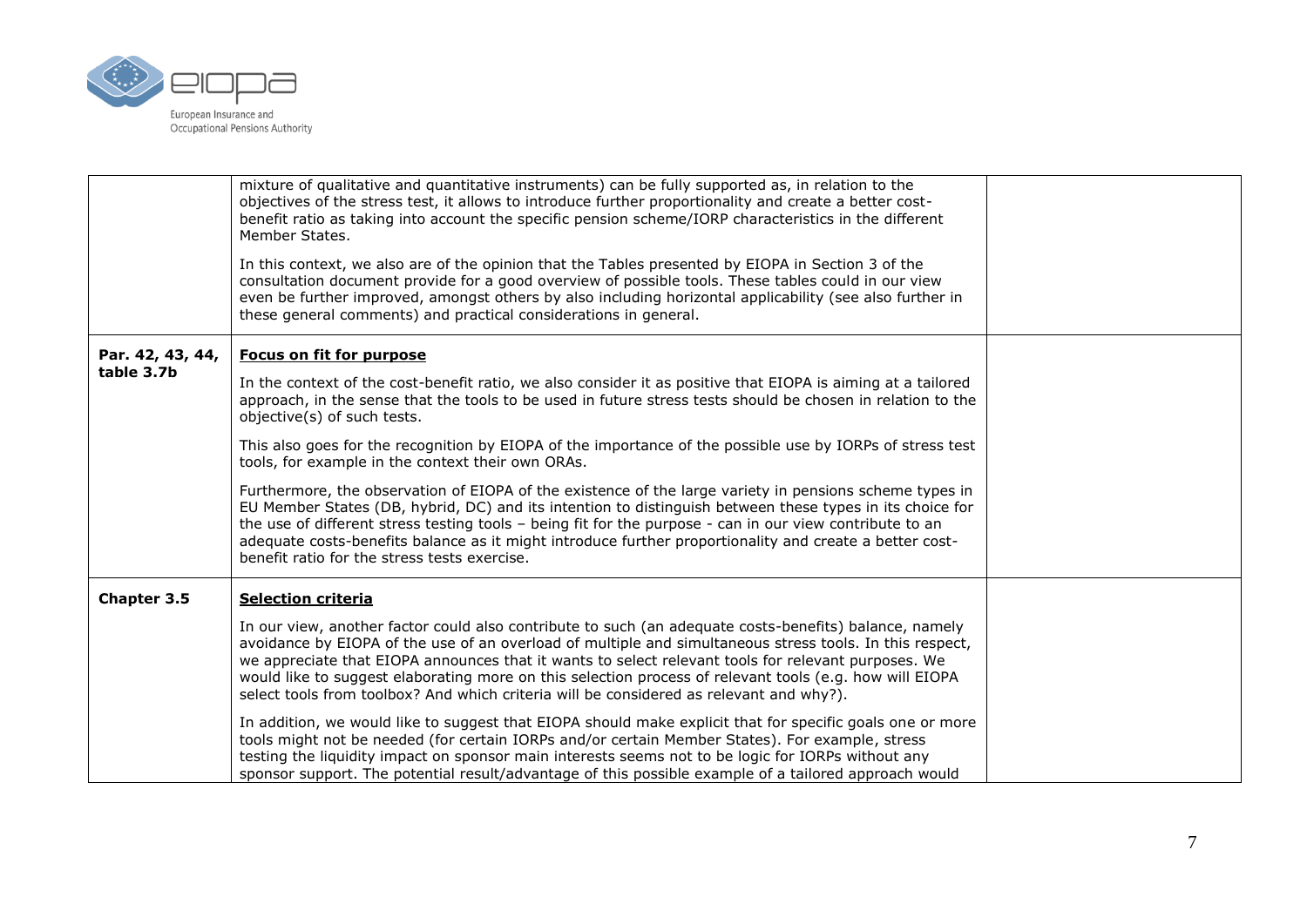

|                    | be that certain IORPs do not unnecessarily have to participate in such stress test or should not apply a<br>specific tool if not relevant.                                                                                                                                                                                                                                                                                                                                                                                                                                                                                                                                                                                                                                                                                                                                                                                                                                                                                                                                                                                                                                                                                                                                                                                                                                     |  |
|--------------------|--------------------------------------------------------------------------------------------------------------------------------------------------------------------------------------------------------------------------------------------------------------------------------------------------------------------------------------------------------------------------------------------------------------------------------------------------------------------------------------------------------------------------------------------------------------------------------------------------------------------------------------------------------------------------------------------------------------------------------------------------------------------------------------------------------------------------------------------------------------------------------------------------------------------------------------------------------------------------------------------------------------------------------------------------------------------------------------------------------------------------------------------------------------------------------------------------------------------------------------------------------------------------------------------------------------------------------------------------------------------------------|--|
|                    | In respect of the selection process of suitable stress test tools for specific purposes, we furthermore<br>wonder if a limitation of the simultaneous use of at maximum two or three tools in the one and same<br>stress test would be a useful suggestion.                                                                                                                                                                                                                                                                                                                                                                                                                                                                                                                                                                                                                                                                                                                                                                                                                                                                                                                                                                                                                                                                                                                    |  |
| Par. 46, 47        | <b>Horizontal approach</b>                                                                                                                                                                                                                                                                                                                                                                                                                                                                                                                                                                                                                                                                                                                                                                                                                                                                                                                                                                                                                                                                                                                                                                                                                                                                                                                                                     |  |
|                    | In general terms it is positive that EIOPA aims to implement horizontal approaches in future stress tests<br>both across various types of IORPs (DB, hybrid, DC) and Member States. Next to the recognition of<br>numerous (technical) challenges with the horizontal approach, the point that DB, hybrid, and DC<br>schemes are (fundamentally) very different with each other (and across the EEA) adds to the<br>complexity. As mentioned above, we are happy to see that EIOPA recognises this heterogeneity and this<br>will make the horizontal approach likely more complex and less comparable than one should hope for.<br>We think that, if practically doable, such approach would undoubtedly increase the added value of the<br>results of these stress tests for both European and national policymakers and national supervisory<br>authorities and IORPs. But EIOPA should recognise the shortcomings and incomparability between<br>scheme types and countries and the results of the application of a horizontal approach should be<br>interpreted with caution due to the great heterogeneity across schemes and Member States.<br>On top of that, EIOPA and NCAs should take care that the horizontal approach does not create an<br>excessive administrative burden nor an unbalanced cost-benefit ratio, especially for small and medium<br>sized IORPs. |  |
| <b>Chapter 3.2</b> | <b>Focus on materiality</b>                                                                                                                                                                                                                                                                                                                                                                                                                                                                                                                                                                                                                                                                                                                                                                                                                                                                                                                                                                                                                                                                                                                                                                                                                                                                                                                                                    |  |
|                    | We advocate that EIOPA should avoid demanding very specific and detailed information with no or only<br>little added value for stress test goals. This would lead to unnecessary costs and administrative burdens<br>for IORPs and would as a consequence mean a distortion of a proper costs-benefits balance of such<br>exercise. More specific, EIOPA should realise that more complex models not always lead to better<br>insights, and therefore we would like to plead amongst others for a focus by EIOPA on material aspects<br>in modelling.                                                                                                                                                                                                                                                                                                                                                                                                                                                                                                                                                                                                                                                                                                                                                                                                                          |  |
| Chapter 3.2        | Cash flows are the starting point of many tools                                                                                                                                                                                                                                                                                                                                                                                                                                                                                                                                                                                                                                                                                                                                                                                                                                                                                                                                                                                                                                                                                                                                                                                                                                                                                                                                |  |
|                    | In some cases, differences between models are smaller than the document seems to suggest. For<br>almost all methods mentioned, IORPs will for example have to use the underlying cash flows to perform                                                                                                                                                                                                                                                                                                                                                                                                                                                                                                                                                                                                                                                                                                                                                                                                                                                                                                                                                                                                                                                                                                                                                                         |  |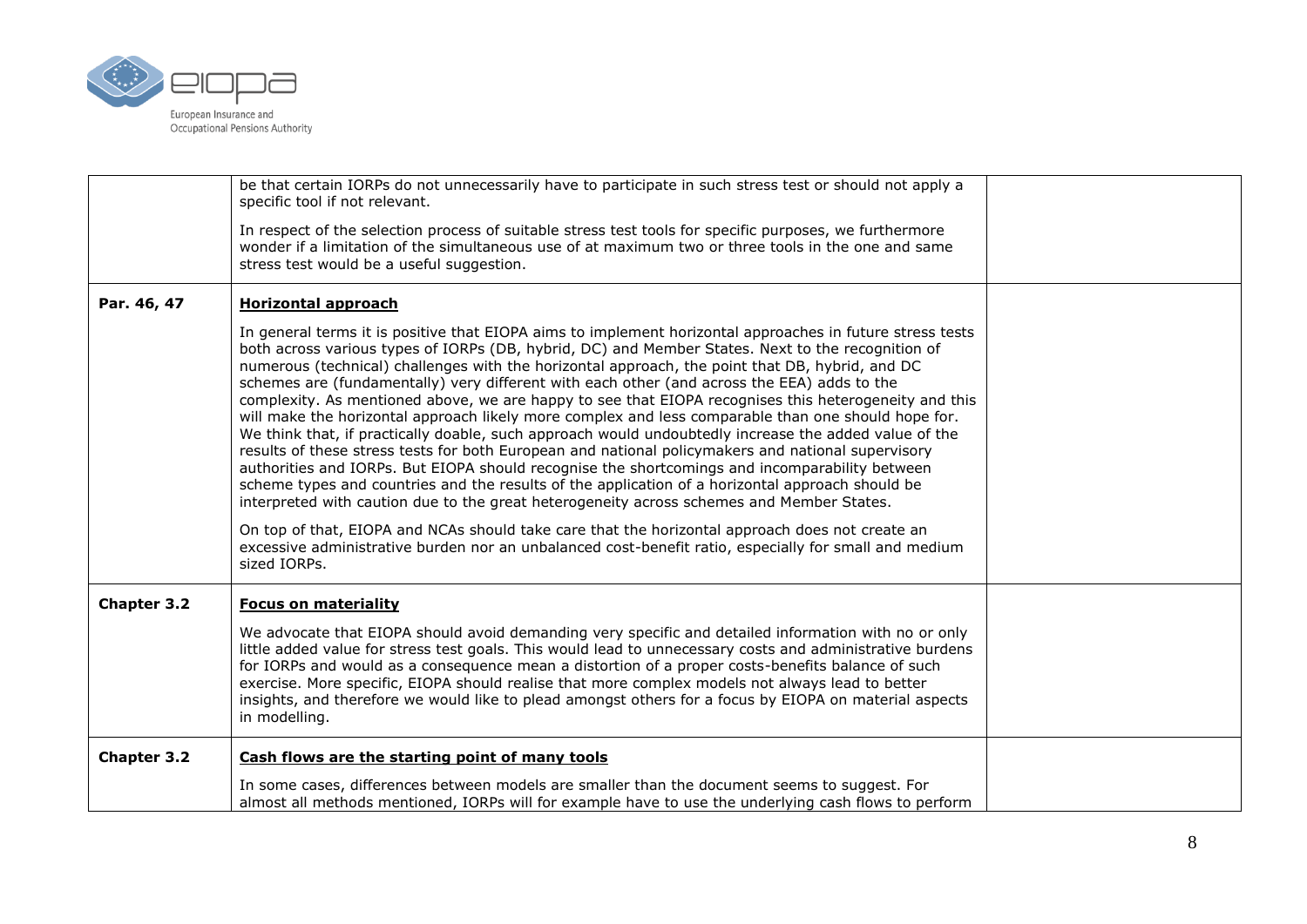

|                                      | the calculations. The CBS, NBS, CFA and to a lesser extent also RI do all depend on projections for like<br>100 years forward, with assumptions on management actions, legislation, (insolvency) measures and so<br>on.                                                                                                                                                                                                                                                                                                                                                                                                                                                                                                                                                                                                                                                  |  |
|--------------------------------------|--------------------------------------------------------------------------------------------------------------------------------------------------------------------------------------------------------------------------------------------------------------------------------------------------------------------------------------------------------------------------------------------------------------------------------------------------------------------------------------------------------------------------------------------------------------------------------------------------------------------------------------------------------------------------------------------------------------------------------------------------------------------------------------------------------------------------------------------------------------------------|--|
| <b>Chapter 3.2.1,</b><br>Chapter 3.3 | <b>Balance sheet tools</b>                                                                                                                                                                                                                                                                                                                                                                                                                                                                                                                                                                                                                                                                                                                                                                                                                                               |  |
|                                      | The present value in a balance sheet (market consistent (or not)) does not give insight in the question<br>whether an event will happen in the future and of the future 'damage'. Conditional cash flows like extra<br>sponsor support, contributions and/or lower benefits/indexations can happen but can also be 0. There is<br>no certainty that these will happen, but still, they will have a (positive) present value (in CBS/NBS).                                                                                                                                                                                                                                                                                                                                                                                                                                |  |
|                                      | As EIOPA seems to recognise (table 3.1), the present value (i.e. balance sheets) does not give insight in<br>timing, size and likelihood of using security mechanisms.                                                                                                                                                                                                                                                                                                                                                                                                                                                                                                                                                                                                                                                                                                   |  |
|                                      | Balance sheet tools (CBS and NBS) have limited potential in assessing the capacity to maintain in<br>business as well as assessing the transmission of risks. Balance sheets give no insights in timing nor in<br>effects on different participants (like age cohorts).                                                                                                                                                                                                                                                                                                                                                                                                                                                                                                                                                                                                  |  |
|                                      |                                                                                                                                                                                                                                                                                                                                                                                                                                                                                                                                                                                                                                                                                                                                                                                                                                                                          |  |
| Chapter 3.2.1                        | <b>Inherent limitations of the Common Balance Sheet</b>                                                                                                                                                                                                                                                                                                                                                                                                                                                                                                                                                                                                                                                                                                                                                                                                                  |  |
|                                      | The 2019 stress test for IORPs reconfirmed in our view the inherent limitations of the concept of the<br>CBS. The CBS is not an appropriate instrument to cover the wide range of diversity of IORPs in Europe<br>as it has many shortcomings. By way of examples, the CBS (i) is too complex, (ii) market consistent<br>valuations in the CBS are unreliable and too dependent on arbitrary assumptions and<br>approximations/simplifications, (iii) contains the misconception that option values (e.g. of benefit<br>reductions) should be considered as expected values, and its execution is too expensive. Contrary to the<br>CFA, the CBS looks only at (an approximation of) market values and does not take into account future<br>developments indicating the likelihood, timing and severity of events. See for more detail previous<br>responses and papers: |  |
|                                      | AEIP first response to the EIOPA 2019 IORP Stress Test' from 17 December 2019;<br>$\bullet$                                                                                                                                                                                                                                                                                                                                                                                                                                                                                                                                                                                                                                                                                                                                                                              |  |
|                                      | Pensions Europe Position Paper on EIOPA 2019 IORP Stress Test, PensionsEurope Position Paper on<br>$\bullet$<br>appropriate IORP stress testing methodology and EIOPA IORP Stress Test 2017;                                                                                                                                                                                                                                                                                                                                                                                                                                                                                                                                                                                                                                                                             |  |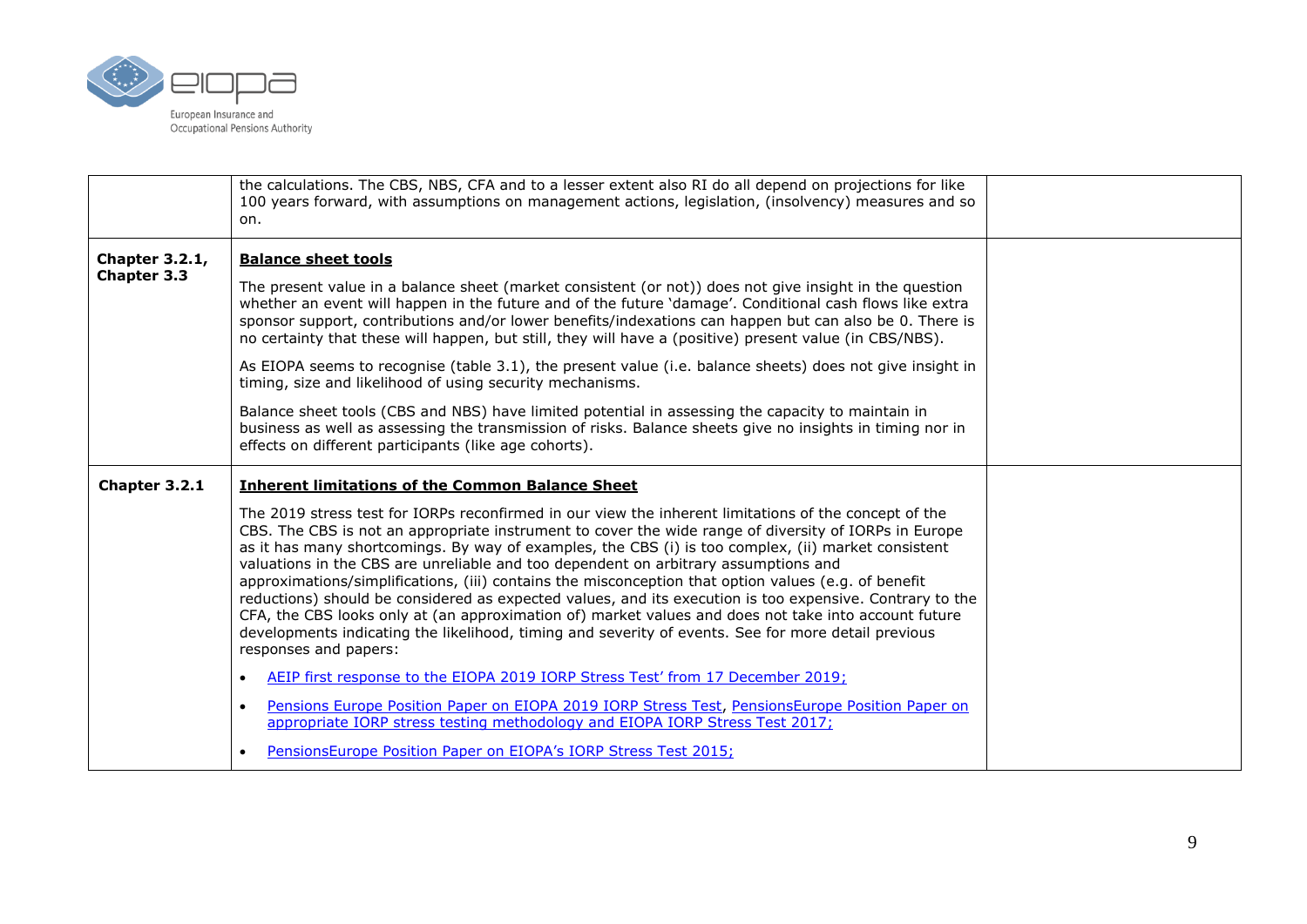

|                            | PensionsEurope Position Paper on EIOPA's IORP Quantitative Assessment 2015 and EIOPA's opinion<br>$\bullet$<br>for Risk Assessment and Transparency for IORPs.                                                                                                                                                                                                                                                                                                                                                                                                                                                                                                                                                                                                               |  |
|----------------------------|------------------------------------------------------------------------------------------------------------------------------------------------------------------------------------------------------------------------------------------------------------------------------------------------------------------------------------------------------------------------------------------------------------------------------------------------------------------------------------------------------------------------------------------------------------------------------------------------------------------------------------------------------------------------------------------------------------------------------------------------------------------------------|--|
| Chapter 3.2.2.<br>Par. 71. | Use of the long term expected return                                                                                                                                                                                                                                                                                                                                                                                                                                                                                                                                                                                                                                                                                                                                         |  |
|                            | To assess members' and beneficiaries' benefits, not the risk-free return but the long term expected<br>return should be used as the basis. A calculation at the risk-free return can only come at the second<br>place to give an indication of the risk ('a stress scenario') but not to calculate the expected benefit or<br>the expected replacement income at retirement.                                                                                                                                                                                                                                                                                                                                                                                                 |  |
|                            | IORPs do not invest in a risk-free world, but as long-term investors they receive a risk premium (as well<br>as an illiquidity premium) for the risk (and illiquidity) they accept. This should be correctly reflected in<br>the results of the projection of the cash flows as well as in the results of the stress test. First applying<br>stress on investments in combination with the use of a risk-free rate is a contradiction in terminis. In<br>particular, assuming a risk-free return in the cash flow analysis (open modelling) and applying a shock<br>would be an unrealistic double hit scenario. If acted upon, such assumptions might prevent IORPs from<br>long-term investments into sustainable real assets, which seems counter to the aims of the CMU. |  |
| Par. 81-96                 | The background survey                                                                                                                                                                                                                                                                                                                                                                                                                                                                                                                                                                                                                                                                                                                                                        |  |
|                            | The background survey is aimed at collecting some context information from the NCAs and IORPs to<br>shed light on the stress test results in terms of comparability, robustness and completeness of the<br>results.                                                                                                                                                                                                                                                                                                                                                                                                                                                                                                                                                          |  |
|                            | We are supportive of the introduction of a background survey and are convinced it is an excellent<br>$\bullet$<br>tool to introduce appropriate proportionality in the stress test exercise, as it can show which risks<br>are important (or less important) in different Member States: it allows to put the stress test results<br>in the right perspective especially when trying to compare the results of different Member States.<br>Next to that, it allows to identify the appropriate tools and to assess the cost/benefit/relevance of<br>each stress test exercise. This tool can also be used to take into account proportionality triggers<br>(see detailed comments for some suggestions).                                                                     |  |
| Chapter 3.4.1              | The horizontal applicability of balance sheet tools                                                                                                                                                                                                                                                                                                                                                                                                                                                                                                                                                                                                                                                                                                                          |  |
|                            | In the same reasoning that not all tools suggested by EIOPA will be logic to be applied, attention should<br>also be paid to the fact that for example tools like balance sheets (NBS, CBS) are not<br>applicable/relevant for DC and are therefore (also) not well suited for a horizontal approach between DB                                                                                                                                                                                                                                                                                                                                                                                                                                                              |  |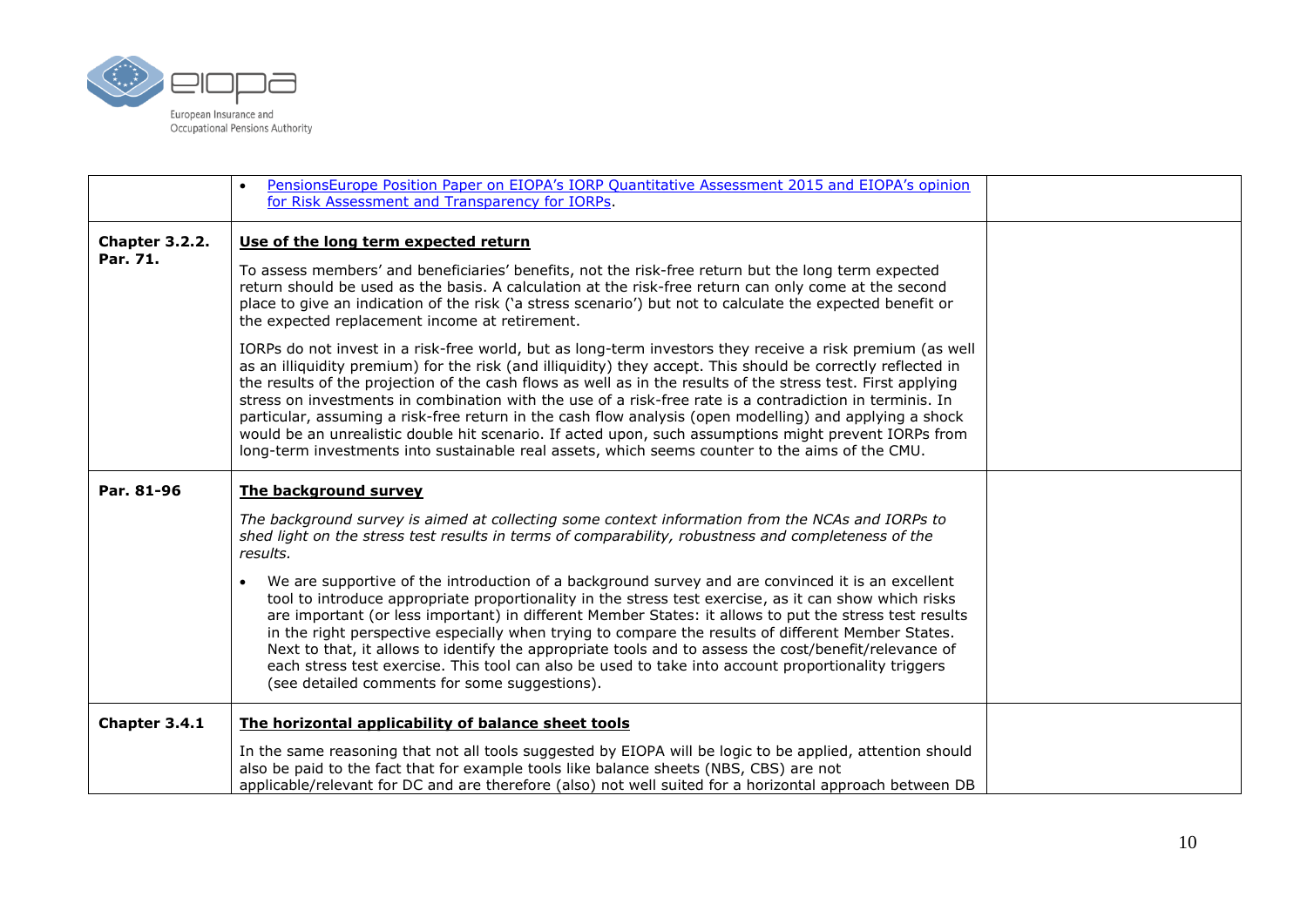

|               | and DC. We foresee that this will continuously become more obvious in the future, given the<br>international trends to move from DB to DC.                                                                                                                                                                                                                                                                                                                                                                                                                             |  |
|---------------|------------------------------------------------------------------------------------------------------------------------------------------------------------------------------------------------------------------------------------------------------------------------------------------------------------------------------------------------------------------------------------------------------------------------------------------------------------------------------------------------------------------------------------------------------------------------|--|
|               | Balance sheet tools (CBS and NBS) are less insightful for DC schemes with no guarantees (funding ratio<br>is always 100%) and therefore less appropriate for horizontal approaches across scheme types. With a<br>European trend towards more DC schemes, we suggest that EIOPA reconsiders the future role of<br>balance sheets for stress test purposes.                                                                                                                                                                                                             |  |
|               | Too a lesser extent, similar arguments can play a role in the horizontal applicability of projection tools.<br>This is also due to the difference in scheme type, benefits and contract boundaries and the resulting<br>cash flows stemming from these.                                                                                                                                                                                                                                                                                                                |  |
| Chapter 3.4.1 | A preference for complexity?                                                                                                                                                                                                                                                                                                                                                                                                                                                                                                                                           |  |
|               | The document gives the perception that EIOPA favours complex, stochastic, multi-period models (like<br>CBS or stochastic CFA) over simpler models. Complex models, if and when complete correct calibrated,<br>can give richer information. But more complex models, by definition require more assumptions and<br>calibration, which make the outcomes very sensitive for these assumptions. Proper calibration can be<br>too complex (and difficult to apply for medium sized IORPs) and are more costly.                                                            |  |
|               | Since more complex models will not always lead to better insights, we would like to plead amongst<br>others for a focus by EIOPA on material aspects in modelling and a focus on models which give more<br>useful information to IORPs' board members.                                                                                                                                                                                                                                                                                                                 |  |
| Table 3.5     | Definition of a DC pension scheme                                                                                                                                                                                                                                                                                                                                                                                                                                                                                                                                      |  |
|               | The paper is deviating from commonly used definitions for DC schemes. We would strongly advocate to<br>continue using the current internationally recognised definitions. See, for instance, OECD (2005) 'Private<br>Pensions: OECD Classification and Glossary', p. 13/96: "Defined Contribution (DC) Occupational Pension<br>Plan: Occupational Pension Plans under which the plan sponsor pays fixed contributions and has no legal<br>or constructive obligation to pay further contributions to an ongoing plan in the event of unfavourable<br>plan experience". |  |
|               | The definitions used in this discussion paper are also used in EIOPA's regular information requests<br>towards NCAs regarding provision of occupational pensions information (10 April 2018).                                                                                                                                                                                                                                                                                                                                                                          |  |
|               | The introduction of the concepts of unprotected and protected DC schemes is confusing. It is unclear<br>where the different terms of pension plan, scheme and fund refer to. The table amalgamates the                                                                                                                                                                                                                                                                                                                                                                 |  |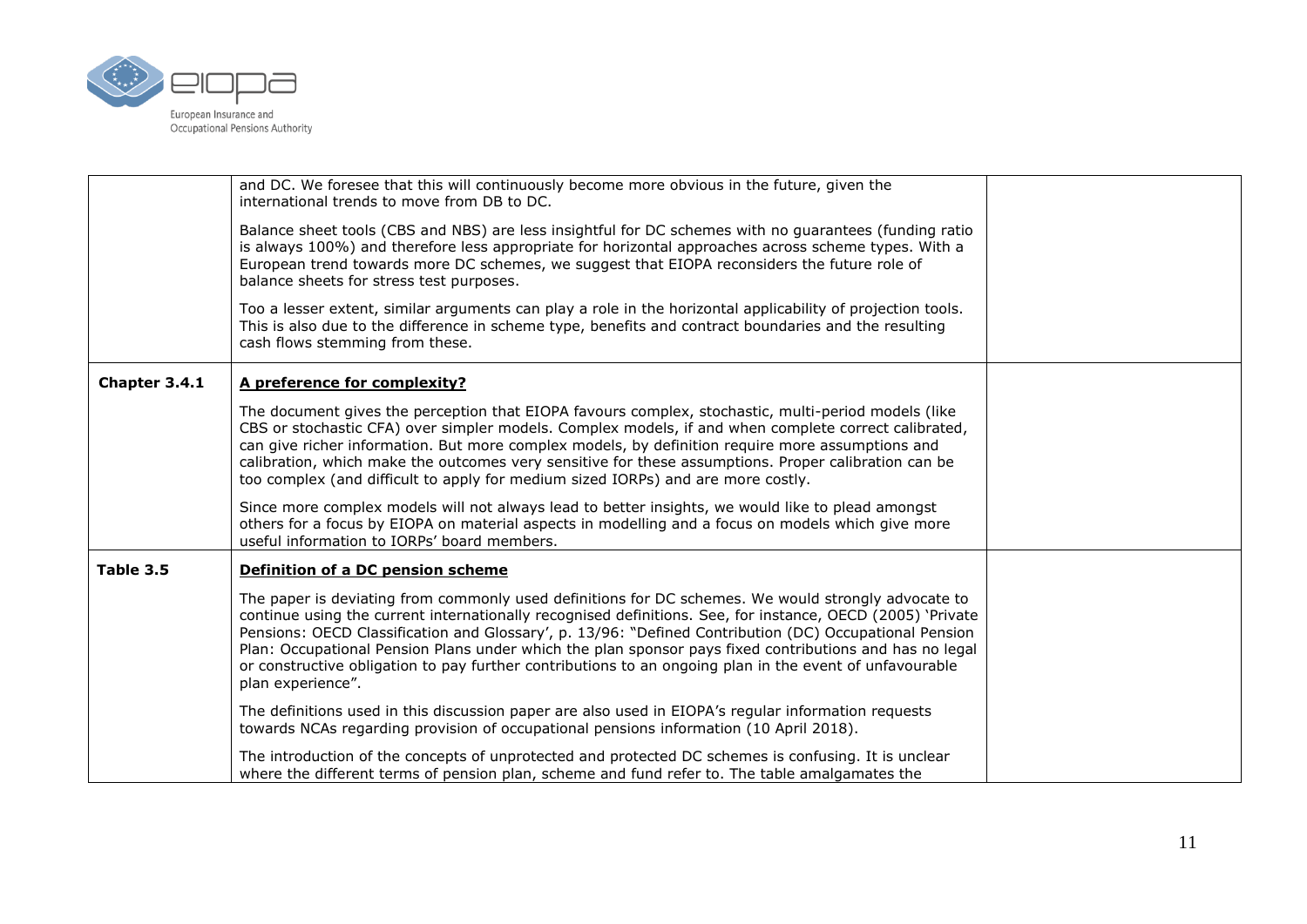

|                           | pension plan, the funding vehicle and the underlying investments (e.g. when talking about a protected<br>DC IORP). It introduces also a new concept of "plan provider" without any definition.                                                                                                                                                                                                                                                                                                                                                                                                                                                                                                       |  |
|---------------------------|------------------------------------------------------------------------------------------------------------------------------------------------------------------------------------------------------------------------------------------------------------------------------------------------------------------------------------------------------------------------------------------------------------------------------------------------------------------------------------------------------------------------------------------------------------------------------------------------------------------------------------------------------------------------------------------------------|--|
|                           | We would like to urge EIOPA to stick to international definitions which are in line with market practice<br>and contract boundaries.                                                                                                                                                                                                                                                                                                                                                                                                                                                                                                                                                                 |  |
| 152.                      | Use of contract boundaries                                                                                                                                                                                                                                                                                                                                                                                                                                                                                                                                                                                                                                                                           |  |
|                           | 152 seems to introduce the assessment of cash flows which are inconsistent with contract boundaries.<br>In some cases, contract boundaries make clear that only accrued benefits are relevant, so new accruals<br>and contributions should not be included for these IORPs. The section describing the best estimate of<br>technical provision (2.5.8. and 2.5.9.) of the annex to IORP Stress Test 2019 Specifications (Technical<br>Specifications- Common Balance Sheet) had appropriate definitions of contract boundaries. These<br>definitions are consistent with market practice and have been working well in previous stress test<br>exercises and we would prefer to keep them unchanged. |  |
|                           | In the detailed comments, we elaborate on the clarification of the classification.                                                                                                                                                                                                                                                                                                                                                                                                                                                                                                                                                                                                                   |  |
| Chapter 4.4;<br>Par. 206. | <b>Market coverage</b><br>Scope of EIOPA's ST: we welcome EIOPA's suggestion to reduce minimum market coverage<br>requirement for proportionality reasons (relevant passage in the consultation paper: "For example, if<br>there is, compared to other Member States, a very large number of similar IORPs in a Member State, in<br>particular of small IORPs, this could be taken into account by reducing the required minimum market<br>coverage for this Member State").                                                                                                                                                                                                                         |  |
| Chapter 5.2;<br>Par. 212  | <b>Regulatory burden on IORPs and Stress Test requirements</b><br>We note that introducing extra work for IORPs in the form of stress test requirements (and possibly<br>regulation derived from this in the further future) risks driving IORPs out of competition, especially on<br>those markets where IORPs only cover a small part of occupational pension provisioning and especially<br>for those entities which are rather small.                                                                                                                                                                                                                                                            |  |
|                           | Due to the increase of regulatory requirements, we notice in some Member States a consolidation is<br>taking place on the market. Not-for-profit organisations with a triangular relation putting sponsor,<br>member and IORP close together and making use of a fully tailormade service approach are -due to cost<br>efficiency reasons- switched for more commercial solutions with a product approach, generating higher<br>costs resulting in lower benefits. The first group is ruled by IORP II, the second by SII, where the latter                                                                                                                                                          |  |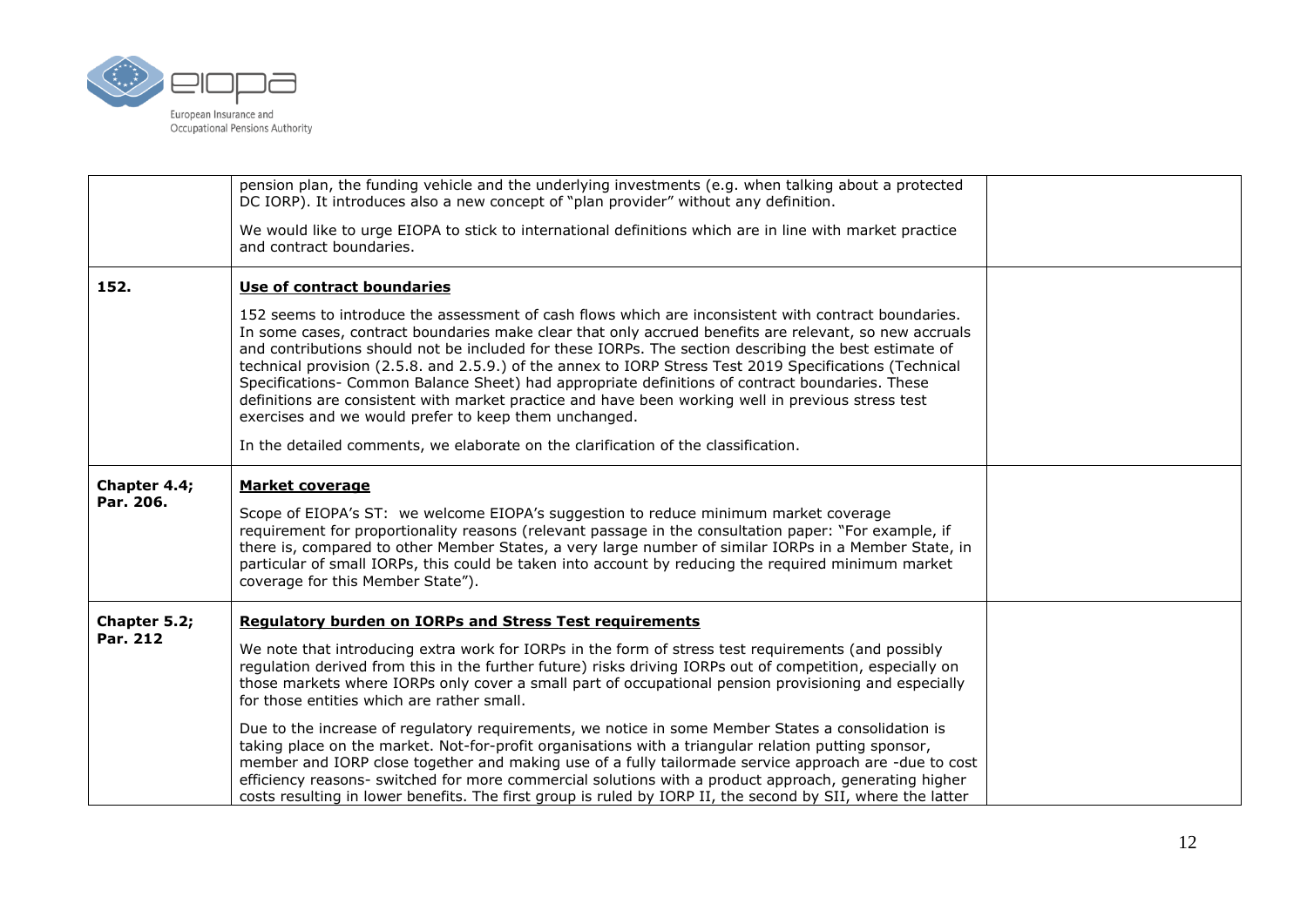

|                                      | only focuses on solvency at the level of the institution without looking at the efficiency at the level of<br>the pension scheme nor the risk from the perspective of the member and beneficiaries.<br>To avoid a further detrimental effect on i) pension provisioning for many members and beneficiaries and<br>ii) on the cost efficiency of especially small and medium sized IORPs, we ask to be very careful not to<br>introduce measures which further distort the internal market and which risk to make disappear the IORP<br>sector in some MS.                                                                                                                                                                                                                                                                                                                                                                                                                                                                                                                                                                         |  |
|--------------------------------------|-----------------------------------------------------------------------------------------------------------------------------------------------------------------------------------------------------------------------------------------------------------------------------------------------------------------------------------------------------------------------------------------------------------------------------------------------------------------------------------------------------------------------------------------------------------------------------------------------------------------------------------------------------------------------------------------------------------------------------------------------------------------------------------------------------------------------------------------------------------------------------------------------------------------------------------------------------------------------------------------------------------------------------------------------------------------------------------------------------------------------------------|--|
| Chapter 3.2                          | Proportionality<br>EIOPA should allow IORPs to do the calculations themselves, but at the same time we need to have a<br>more simplified and proportionate approach to different IORPs. Most likely, this can lead to a more<br>prudent model, with poorer reflection, but also less burdensome for IORPs. In that regard, bigger IORPs<br>can make the extended computations while smaller ones can have a simplified approach. This would be<br>in line for example with the approach for the Common Balance Sheet, where some IORPs use<br>stochastic, risk neutral valuation and others take a simplified approach. Furthermore, this would make<br>communication between IORPs and EIOPA easier when clarification requests arise for example on<br>computation and results of the ST.                                                                                                                                                                                                                                                                                                                                       |  |
| Chapter 3.2.1                        | <b>Cash flow Analysis and the Common Balance Sheet</b><br>The Cash Flow Analysis (CFA) is mentioned in the discussion paper, but it can be brought up more<br>extensively in several sections, and especially in the paragraphs related to risks. At the same time,<br>although the paper advocates the advantages of the Common Balance Sheet (CBS), it does not mention<br>its various shortcomings. We do not believe that the CBS can be implemented in an effective way,<br>especially for small and medium sized IORPs, for a number of reasons linked to its complexity and<br>interpretation difficulty. In particular, market consistent valuations of liabilities are unreliable and too<br>dependent on arbitrary assumptions, approximations and simplifications. Thus, we question whether<br>market consistency will provide for a realistic picture of the financial soundness of an IORP due to its<br>long-term horizon. Notably, the execution of the CBS is linked to high costs for IORPs. Given the current<br>shift trend from DB to DC, balance sheets will become less appropriate over time as ST tools. |  |
| <b>Chapter 3.5.3;</b><br>Table 3.7.b | Assessment of the possible use of indicated Stress Test tools<br>As seen in its concise assessment of candidate relevant tools, EIOPA recognizes the practicability and<br>possible use of the indicated Stress Test tools by IORPs, e.g. in the context of their Own-Risk<br>Assessment (ORAs).                                                                                                                                                                                                                                                                                                                                                                                                                                                                                                                                                                                                                                                                                                                                                                                                                                  |  |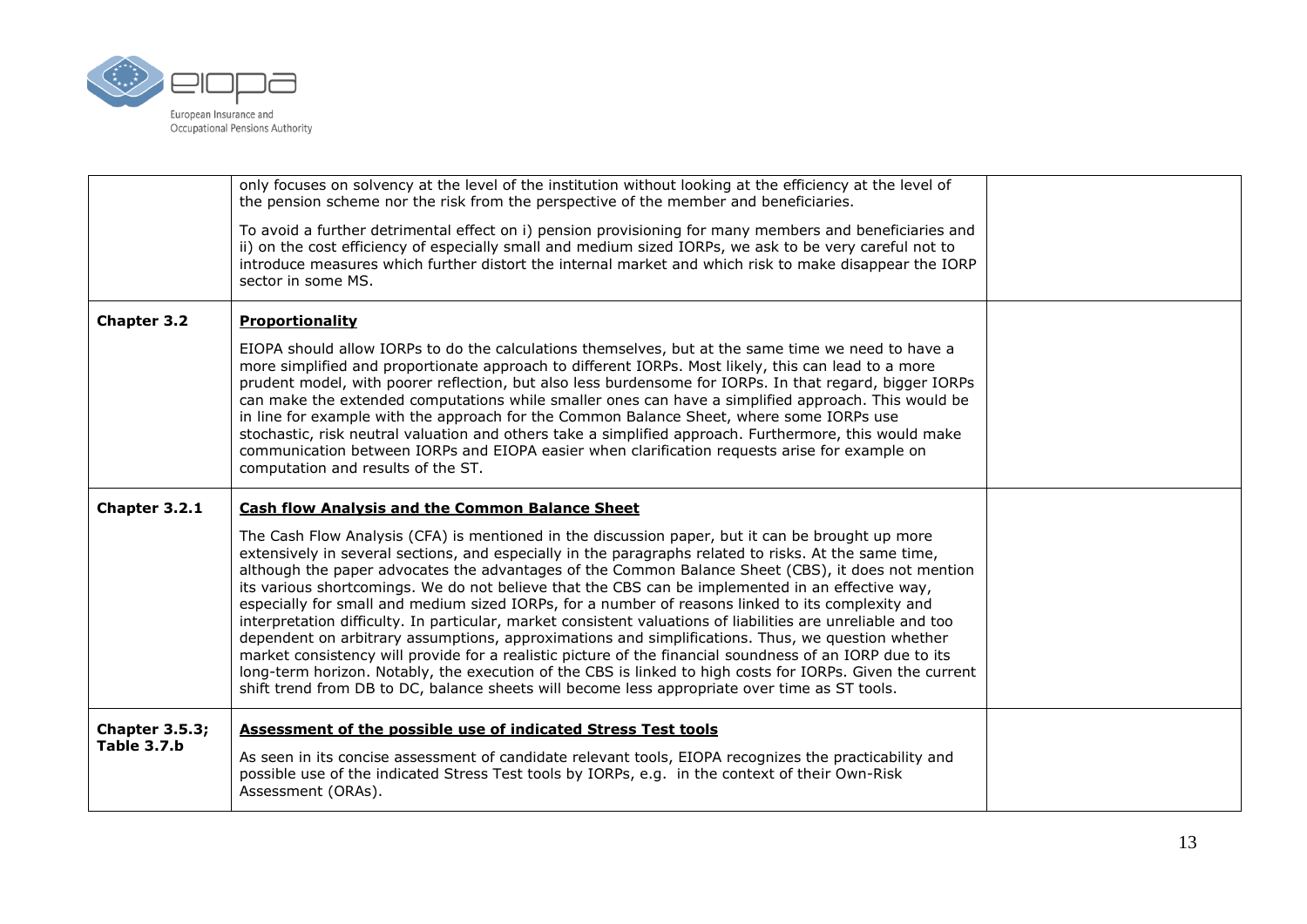

| Chapter 3.4:     | <b>Lack of consistent definitions</b>                                                                                                                                                                                                                                                                                                                                                                                                                                                                                                                                                                                                                                                                                |  |
|------------------|----------------------------------------------------------------------------------------------------------------------------------------------------------------------------------------------------------------------------------------------------------------------------------------------------------------------------------------------------------------------------------------------------------------------------------------------------------------------------------------------------------------------------------------------------------------------------------------------------------------------------------------------------------------------------------------------------------------------|--|
|                  | In relation to the horizontal approach, we would like to stress that there should be a consistent<br>applicability of definitions throughout the paper. In some cases the paper can be clearer when horizontal<br>is applied to 'across Member States' and when to 'across scheme types' (and different definitions of DC).<br>In addition, we remark that the definition of DC schemes in table 3.5 is different than previous ones, so<br>we call for sound, existing and commonly accepted definitions also in this exercise. Finally, we recognise<br>that Table 3.4 gives a good overview, but the horizontal approach could be clearer, especially in regard<br>to a horizontal approach across Member States. |  |
| <b>Chapter 5</b> | <b>Proportional granularity approach</b>                                                                                                                                                                                                                                                                                                                                                                                                                                                                                                                                                                                                                                                                             |  |
|                  | We recognize that, compared to last time, EIOPA's discussion paper made substantial improvements on<br>the scenario design, risk factor selection and shock application. In regard to granularity, we underline<br>that too much granularity won't improve the results of the stress test, but on the contrary, more<br>granularity can make the stress test more cumbersome. Therefore, we would like to suggest a hybrid<br>approach with proportionate granularity levels, which takes into consideration the stress scenario and<br>composition of the pension fund.                                                                                                                                             |  |
| <b>Chapter 5</b> | Several noticed improvement points                                                                                                                                                                                                                                                                                                                                                                                                                                                                                                                                                                                                                                                                                   |  |
|                  | Overall, we consider this a great improvement on descriptions of scenario design, risk factor selection,<br>and shock application.                                                                                                                                                                                                                                                                                                                                                                                                                                                                                                                                                                                   |  |
| Chapter 5,       | <b>Inflation</b>                                                                                                                                                                                                                                                                                                                                                                                                                                                                                                                                                                                                                                                                                                     |  |
| 5.6.2            | Inflation is an important consideration for IORPs, and an important risk for beneficiaries. In countries<br>with guaranteed pension benefits linked to inflation, it could be an important risk for employers as well.<br>We think the section on inflation deserves more consideration than currently is the case: what should be<br>assessed regarding inflation, and what tools to use for that assessment?                                                                                                                                                                                                                                                                                                       |  |
|                  | From a perspective with countries using market valuation of the liabilities (using interest rates), the<br>effect of extremely loose monetary policy to stimulate inflation has had a strong impact on interest rates<br>and thus the market value of liabilities and on assets. Thereby, it has had a strong impact on both<br>IORPs and beneficiaries, and seems much more relevant than the impact of inflation on operational<br>costs.                                                                                                                                                                                                                                                                          |  |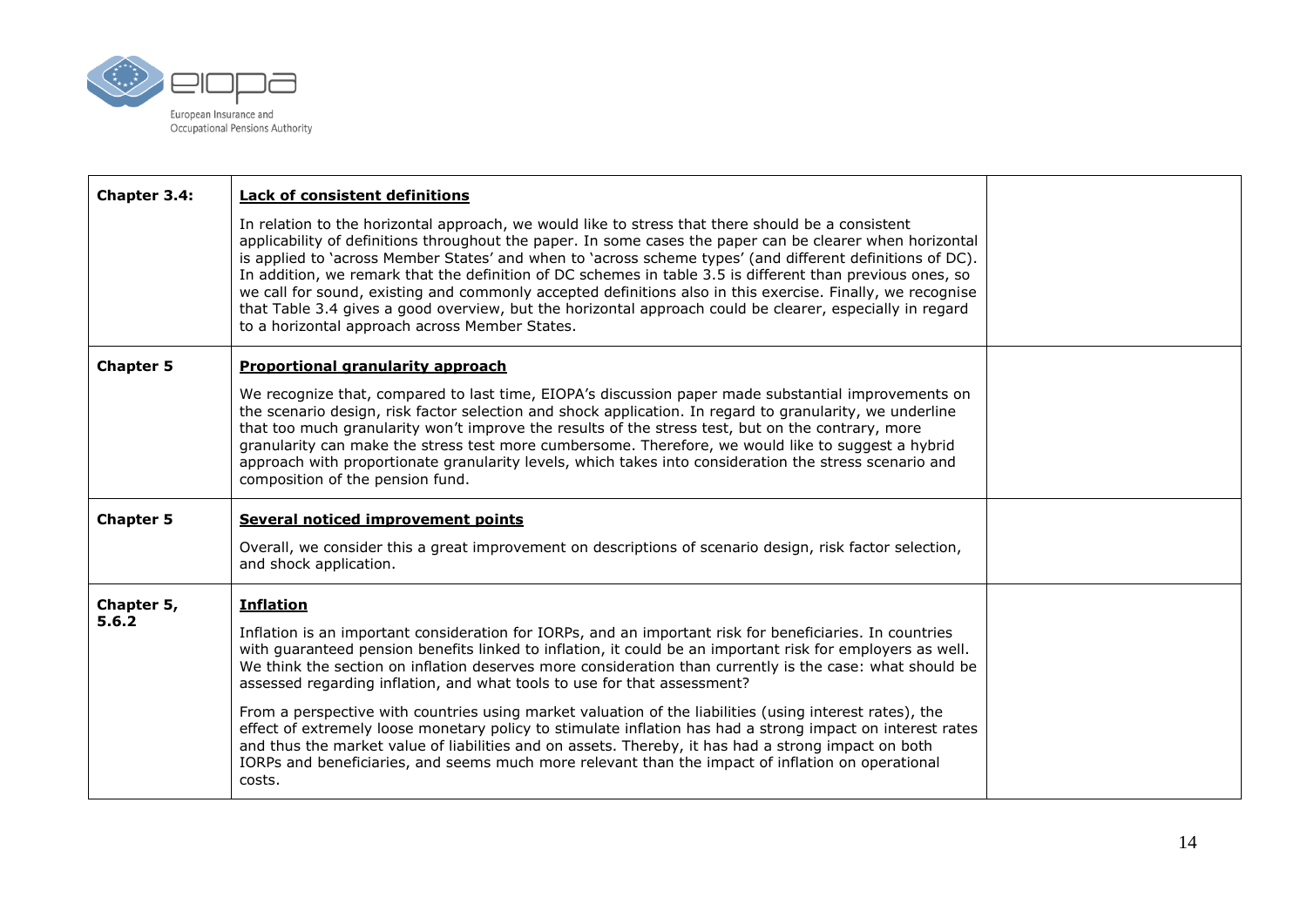

| Chapters 3.4.3.<br>and 5: 300,<br>309, 318-320 | A pragmatic approach<br>We welcome several proposals of EIOPA which reflect a practical approach and the recognition of the<br>diverse pension schemes landscape across the EU as well as of the resulting differences in the use of<br>stress testing tools. We also agree with EIOPA's pragmatic approach on the liquidity risk and operational<br>risk (qualitative analysis) as well as on the climate stress test, which takes into account only transition<br>risk.                                                                                                                                                                                                        |  |
|------------------------------------------------|----------------------------------------------------------------------------------------------------------------------------------------------------------------------------------------------------------------------------------------------------------------------------------------------------------------------------------------------------------------------------------------------------------------------------------------------------------------------------------------------------------------------------------------------------------------------------------------------------------------------------------------------------------------------------------|--|
| Chapter 6                                      | <b>General comments on Chapter 6</b><br>The EIOPA Regulation mandates EIOPA to incorporate environmental risk in the stress test. We<br>strongly agree with the proposed focus on climate risk within broader field of potential<br>environmental risks. The risk is seen as most material by the sector and risk management tools and<br>models developed by the market are more advanced than for other types of environmental risks.<br>We agree with EIOPAs view that the environmental stress is just a specific type of "traditional"<br>stress test, so that in consequence the same tools should be used to limit the burden for IORPs by<br>introducing new approaches. |  |
|                                                | The climate risk itself, however, is by no means a traditional type of risk. There is no historical data,<br>low certainty about likeliness scenarios and timing, as well as a debate about if climate risk to some<br>degree is already priced in. A broad spectrum of models exists in the market but there is a lack of<br>consensus. Importance of climate change warrants inclusion in the stress test, but this uncertainty<br>should be reflected in conclusions and communication by EIOPA.                                                                                                                                                                              |  |
|                                                | We agree with the proposed focus on transition risks at this moment due to limited data availability<br>to assess physical risks. We also agree for not considering legal risk due to limited information<br>available.<br>The methodology document suggests a strong focus on carbon dioxide, but this might not fully<br>$\Box$<br>capture the main sources of climate-related transition risk (e.g. also technology risk). However,<br>as a first approach, a focus on carbon emission seems sensible, given the current data and<br>modelling challenges inherent in climate risk ST.                                                                                        |  |
| <b>Chapter 6</b>                               | <b>EIOPA's mandate regarding ESG risks</b><br>As for normal risks mandate could be micro-prudential (financial resilience of IORPs) and macro-<br>prudential (systemic). Due to the heterogeneity of European IORPs, their different practices (such as                                                                                                                                                                                                                                                                                                                                                                                                                          |  |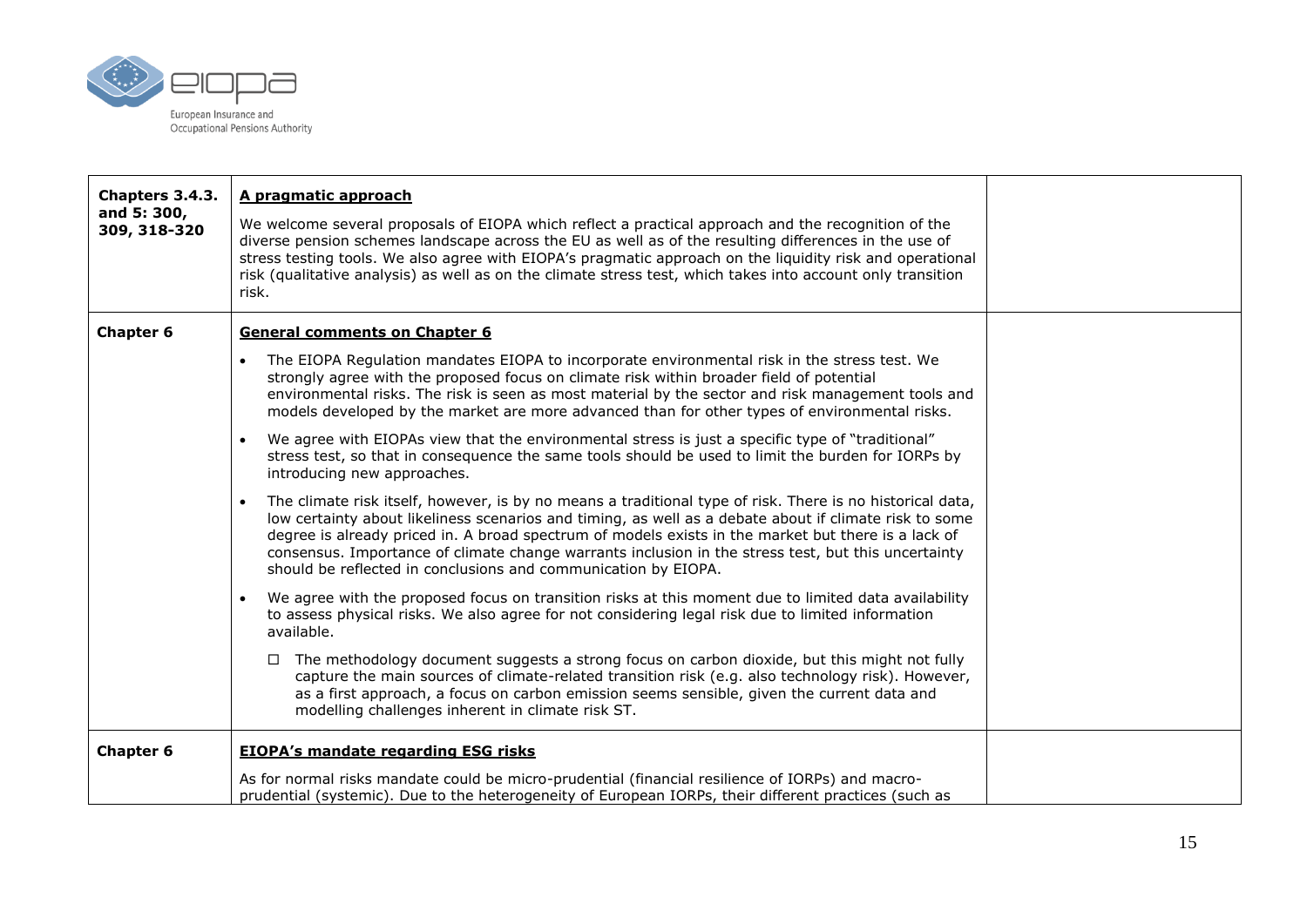

|                | asset allocation and pay-out-methods), and their respective financial assessment frameworks and<br>steering mechanisms we agree with focus on the micro-prudential perspective in order to shed light into<br>the impact of climate change on individual pension funds. These insights could inform participating<br>IORPs and help them improve the incorporation of climate change in their risk management and asset<br>management policies. The macro-prudential perspective would examine second order effects and<br>therefore add another layer of uncertainty. It is unclear how climate change risks transpose from IORP's<br>balance sheet and investment behaviour into the real economy or the wider financial system.                                                                                                                                                                           |  |
|----------------|--------------------------------------------------------------------------------------------------------------------------------------------------------------------------------------------------------------------------------------------------------------------------------------------------------------------------------------------------------------------------------------------------------------------------------------------------------------------------------------------------------------------------------------------------------------------------------------------------------------------------------------------------------------------------------------------------------------------------------------------------------------------------------------------------------------------------------------------------------------------------------------------------------------|--|
|                | The design of the stress test should mean that it is insightful for participating IORPs. In particular larger<br>IORPs could be interested to conduct the exercise, at least in part, in-house in order to fully understand<br>the outcomes and avoid a 'black box'. On the other hand, smaller IORPs are concerned by the<br>administrative burden this would entail. While the stress test exercise may certainly help to raise<br>awareness and understanding of the potential financial impact of climate changes amongst IORPs, this<br>is not mentioned as an objective of the stress test exercise in the EIOPA Regulation. As such, EIOPA<br>should strive to keep the administrative burden of the climate element proportionate. EIOPA has<br>demonstrated in its previous analysis for the insurance sector that it can conduct such an exercise in-<br>house, provided it has the required data. |  |
| Chapter 6.2.2. | Observations on scenario granularity                                                                                                                                                                                                                                                                                                                                                                                                                                                                                                                                                                                                                                                                                                                                                                                                                                                                         |  |
|                | We agree with EIOPA's assessment that the assessment as to made at the asset level, or potentially<br>even lower (i.e. more granular). Asset-level information provides insights that can be incorporate in<br>an investment policy. Insights at the sectoral level are less useful. This would not show the impact<br>of climate change on best and worst performers within sectors, that IORPs who use ESG integration<br>(e.g. with ESG ratings) aim to select or avoid.                                                                                                                                                                                                                                                                                                                                                                                                                                  |  |
|                | If analysis is done based on the NACE sectors, the most granular level of NACE codes should be used.<br>The analysis conducted in the 2019 stress test into 'investments prone to significant greenhouse gas<br>emission intensity' did not provide deep insights as it, for example, lumped together renewable and<br>non-renewable electricity production.                                                                                                                                                                                                                                                                                                                                                                                                                                                                                                                                                 |  |
| Chapter 6.2.3. | Data availability                                                                                                                                                                                                                                                                                                                                                                                                                                                                                                                                                                                                                                                                                                                                                                                                                                                                                            |  |
|                | We welcome the recognition of the limited availability of data. The stress test will need to account for<br>this challenge. It would indeed be best if the stress test would be aligned as much as possible with<br>existing reporting formats. For this reason, we welcome the introduction of the European Single Access<br>Point and we believe that it will be crucial to improve data quality                                                                                                                                                                                                                                                                                                                                                                                                                                                                                                           |  |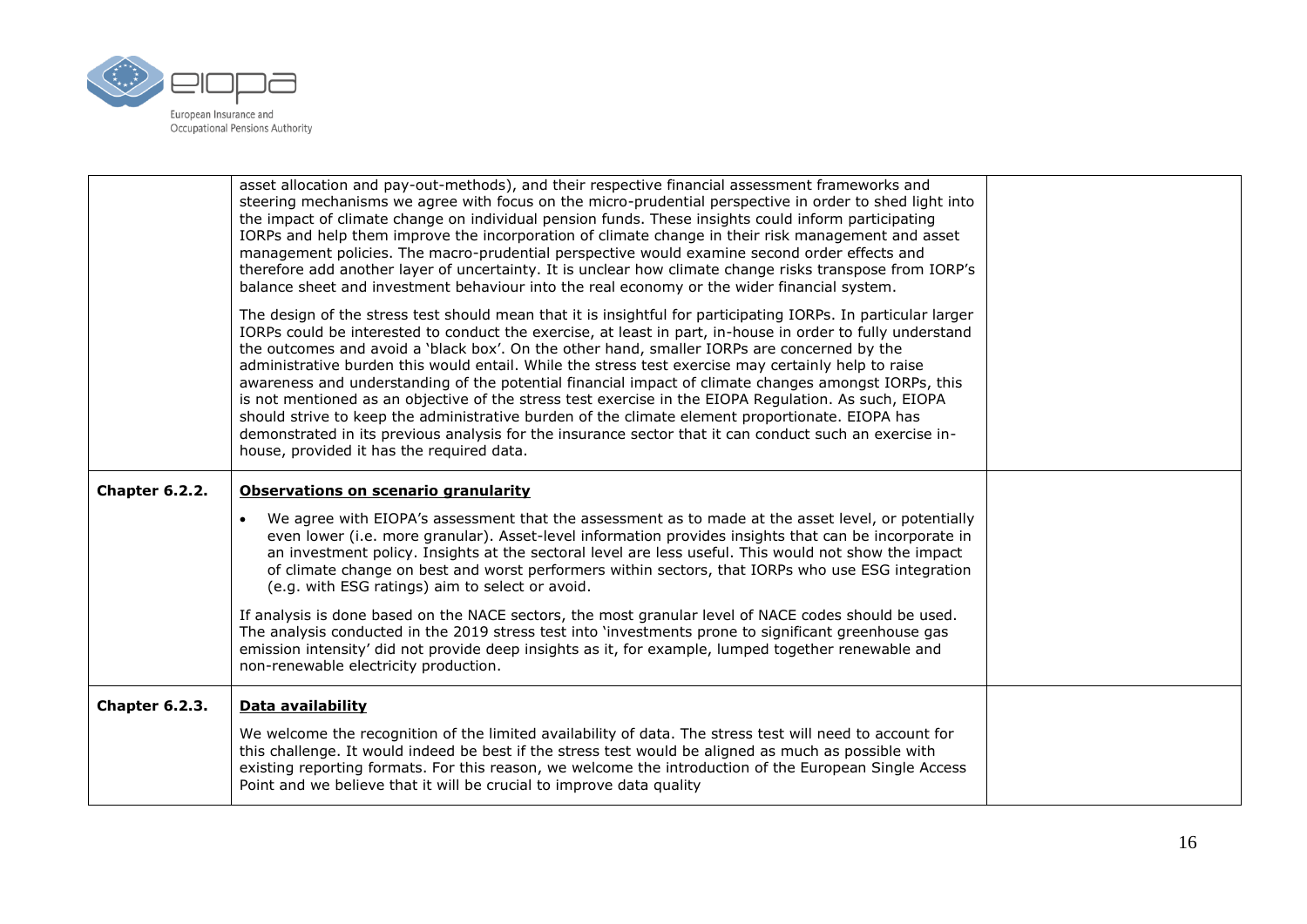

|                | The discussion paper mentions that certain regulatory initiatives are underway to improve data<br>availability. Whilst we welcome the development of sustainability-related reporting by companies under<br>the Taxonomy Regulation, EIOPA should assess the merits of inclusion of this information in the climate<br>model. Whereas it will provide useful information to investors about companies' contribution to climate<br>change mitigation and adaptation, it was not designed to implement a shock scenario onto a portfolio.<br>Currently, it covers only a small 'green' part of the portfolio and may not provide insights into the full<br>portfolio even with the envisaged extension to harmful and other types of activities. |  |
|----------------|------------------------------------------------------------------------------------------------------------------------------------------------------------------------------------------------------------------------------------------------------------------------------------------------------------------------------------------------------------------------------------------------------------------------------------------------------------------------------------------------------------------------------------------------------------------------------------------------------------------------------------------------------------------------------------------------------------------------------------------------|--|
| Chapter 6.2.4. | <b>Timing of the shocks</b>                                                                                                                                                                                                                                                                                                                                                                                                                                                                                                                                                                                                                                                                                                                    |  |
|                | We welcome the suggestion to use an instantaneous shock. Rather than the exact time at which specific<br>shocks occur, the moment at which these shocks are priced in is relevant. Future shocks can be<br>accounted for by discounting their effect to the present and incorporating them into an instantaneous<br>shock. The stress test should be clear about the exact assumptions used in determining these shocks.                                                                                                                                                                                                                                                                                                                       |  |
| Chapter 6.3.   | The design of the climate stress test                                                                                                                                                                                                                                                                                                                                                                                                                                                                                                                                                                                                                                                                                                          |  |
|                | As mentioned, we broadly agree with the considerations on the design of the climate stress test. We<br>have the following recommendations for the development of the actual stress test.                                                                                                                                                                                                                                                                                                                                                                                                                                                                                                                                                       |  |
|                | Tool selection: balance sheet but assets only. As the effects of climate change on<br>$\bullet$<br>macroeconomic variables such as GDP and interest rates are currently difficult to estimate, we<br>recommend not to focus on liabilities. The same applies to mortality and longevity. As the shock will<br>be modelled in an instantaneous fashion, the balance sheet tool seems to make most sense.                                                                                                                                                                                                                                                                                                                                        |  |
|                | <b>Predefined shocks:</b> we would recommend EIOPA define the shocks, ideally on an asset level<br>$\bullet$<br>(ISIN). This will allow IORPs to perform the stress test efficiently as most IORPs have the ISIN<br>codes of their portfolio readily available. This would cover most liquid assets. Shocks should cover<br>different asset categories and take into account different effects of climate change on the equity and<br>debt of companies. It would be necessary to provide proxies for asset categories for which no ISIN<br>mapping is available (e.g. mortgages, private equity, etc.) or guidance how otherwise to incorporate<br>these in the stress test.                                                                  |  |
|                | Link with 'Fit for 55' package: according to the new Sustainable Finance strategy of 8 July, there<br>$\bullet$<br>should be an additional climate stress test aligned with the Fit for 55 package. EIOPA could assess<br>whether it can implement through the upcoming 2022 stress test. For IORPs it would not make                                                                                                                                                                                                                                                                                                                                                                                                                          |  |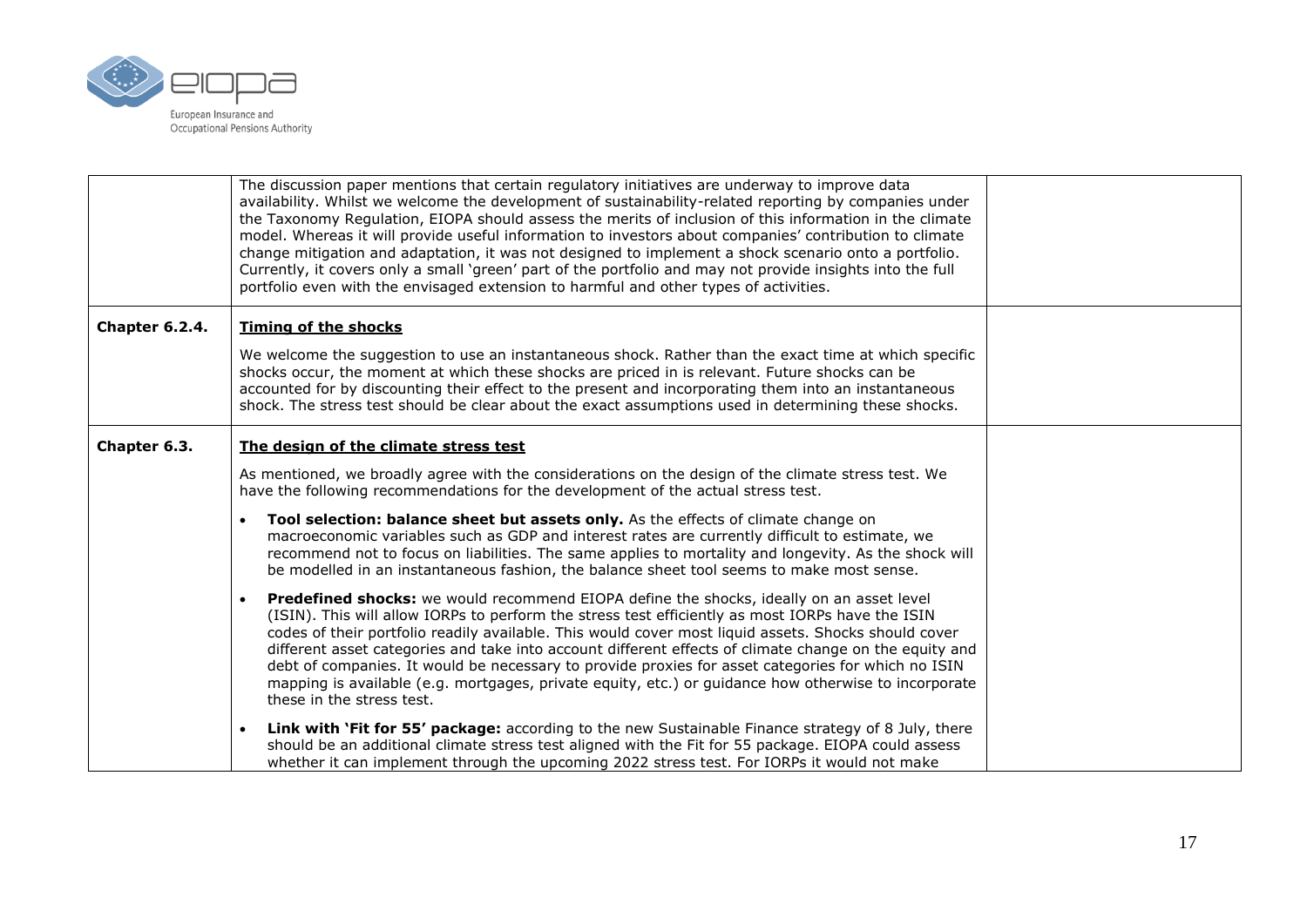

|  | sense to conduct two climate change stress tests shortly after another with slightly different<br>assumptions.                                                                                                                                                                                                                                                                                  |  |
|--|-------------------------------------------------------------------------------------------------------------------------------------------------------------------------------------------------------------------------------------------------------------------------------------------------------------------------------------------------------------------------------------------------|--|
|  | Global approach: Institutional investors such as IORPs in general invest worldwide, for this reason<br>we believe that in many cases the European economy (including activities therein) might not be<br>representative for worldwide economic activities. The design of the Stress Test should incorporate<br>this parameter as well.                                                          |  |
|  | <b>Incorporation of qualitative elements.</b> Due to the many assumptions and uncertainties in a<br>quantitative climate stress test, there could also be a role for an accompanying qualitative element.<br>This would enable IORPs to put the quantitative results into the right context, for example by<br>describing planned management actions and changes in strategic asset allocation. |  |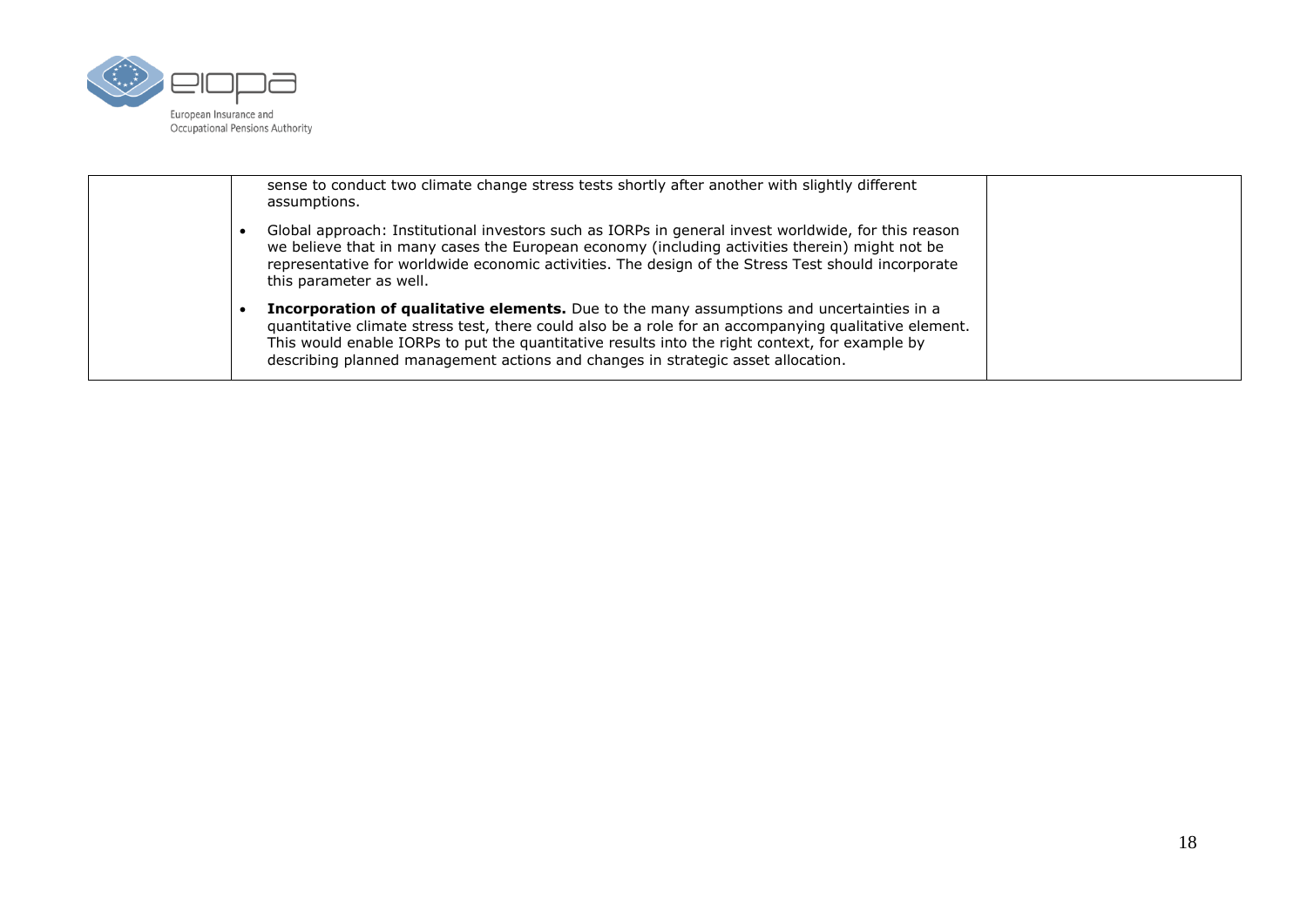

| <b>Detailed comments</b> |                                                                                                                                                                                                                                                                                                                                                                                                                                                        |                  |  |
|--------------------------|--------------------------------------------------------------------------------------------------------------------------------------------------------------------------------------------------------------------------------------------------------------------------------------------------------------------------------------------------------------------------------------------------------------------------------------------------------|------------------|--|
| reference                | <b>Comments</b>                                                                                                                                                                                                                                                                                                                                                                                                                                        | [EIOPA response] |  |
| Par. 4.                  | We agree that EIOPA should not increase the complexity of different stress testing tools for the future<br>IORP stress test exercises.                                                                                                                                                                                                                                                                                                                 |                  |  |
| Par. 5.                  | We agree that the dividing line between DB and DC pension obligations have become more and more<br>blurred in recent years, whilst numerous fundamental differences between them remain.                                                                                                                                                                                                                                                               |                  |  |
| Par. 9.                  | We agree that the EIOPA paper focuses solely on bottom-up (institution-run) supervisory STs, which<br>resemble the EU-wide IORP ST exercises conducted so far by EIOPA, whilst we recognise that especially<br>for the smallest IORPs participating in the stress test exercise can be very burdensome and costly, and<br>in that respect possibly they could benefit from a (limited) top-down approach at least in some parts of<br>the stress test. |                  |  |
| Par. 13.                 | We agree that STs can be used to achieve different objectives including micro-prudential and<br>macroprudential objectives. However, we find that the natural home of micro-prudential supervision is<br>at the NCAs, whereas EIOPA should have a more important role to play in macro-prudential supervision<br>from the perspective of financial stability.                                                                                          |                  |  |
| Par. 20.                 | We welcome that the EIOPA paper recognises that IORPs are very different from other financial<br>institutions e.g. because their obligations and set-up are integrated in the national social security<br>systems to provide retirement income.                                                                                                                                                                                                        |                  |  |
| Par. 21.                 | We fully agree that due to their long-term obligations, IORPs take a long-term perspective on their<br>operations, i.e. investments, sponsor relations, members and beneficiaries.                                                                                                                                                                                                                                                                     |                  |  |
| Par. 22.                 | We agree that IORPs typically pass on risk to ultimate risk bearers.                                                                                                                                                                                                                                                                                                                                                                                   |                  |  |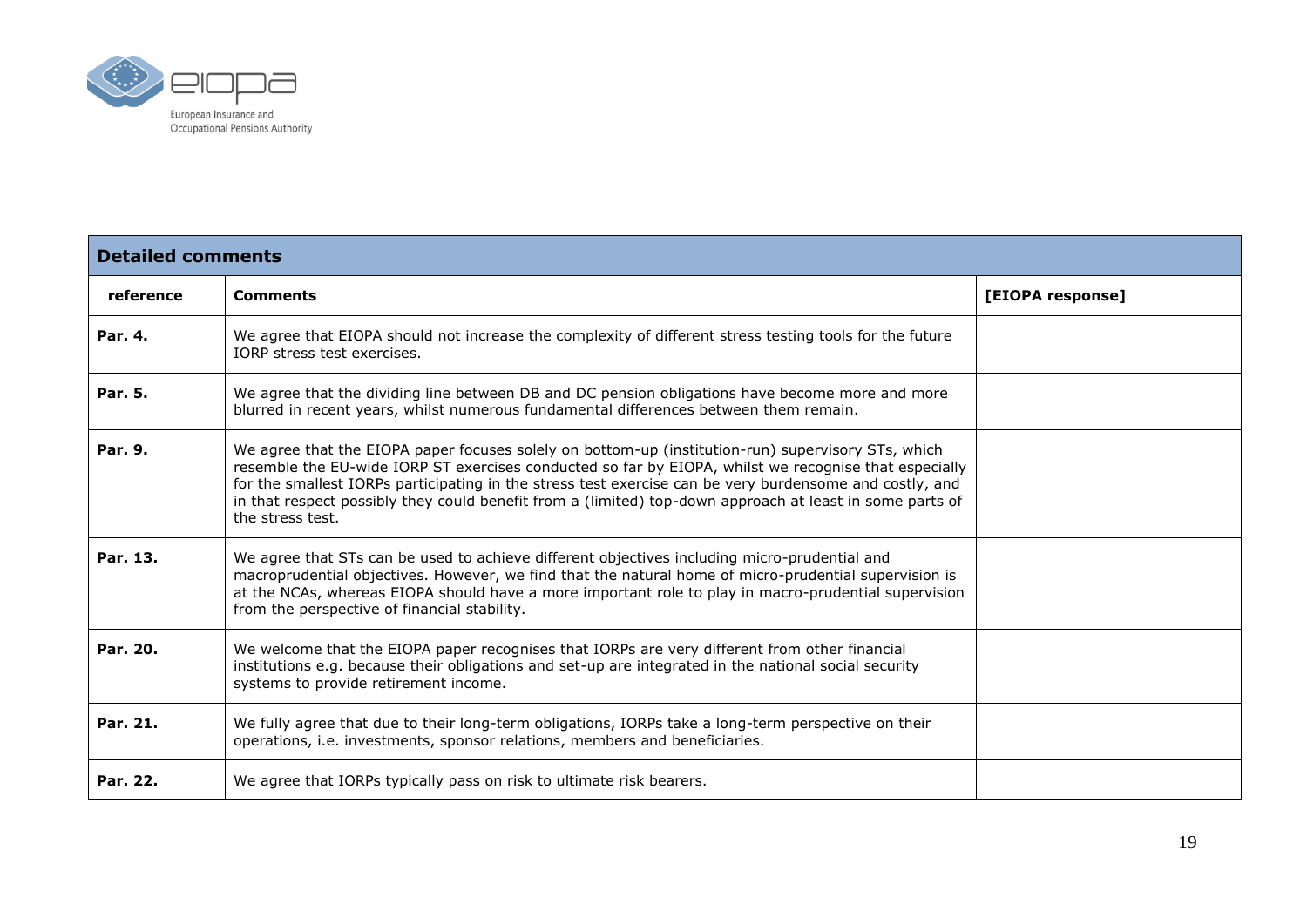

| Par. 23.       | We welcome that the EIOPA paper recognises that various aspects of IORPs differ (sometimes<br>markedly) across EU countries, partly as a result of the different prudential and social and labour law<br>frameworks present in each Member State.                                                                                                                                                                                                                                                                                                                                                                                                                                                                                                                                                                                                                                                                                                                                                                                                                                                                                                                                                                                                                                        |  |
|----------------|------------------------------------------------------------------------------------------------------------------------------------------------------------------------------------------------------------------------------------------------------------------------------------------------------------------------------------------------------------------------------------------------------------------------------------------------------------------------------------------------------------------------------------------------------------------------------------------------------------------------------------------------------------------------------------------------------------------------------------------------------------------------------------------------------------------------------------------------------------------------------------------------------------------------------------------------------------------------------------------------------------------------------------------------------------------------------------------------------------------------------------------------------------------------------------------------------------------------------------------------------------------------------------------|--|
| Par. 26.       | The analysis of the IORPs landscape carried out by EIOPA does not seem exhaustive. As regards DC<br>plans two additional features should be considered. The first refers to the activities managed by DC<br>IORPs. If they manage both accumulation and decumulation, IORPs have to accrue technical provisions<br>for the purpose of the pay-out, meaning that they are under the DB framework. If DC IORPs are only<br>focused on the accumulation phase, they do not manage longevity risks, moreover solvency issues do<br>not matter. Such feature has a relevant effect on the practicability of the horizonal approach.<br>Projections tools are neither insightful for such IORPs nor easily interpretable by EIOPA/NCAs. As<br>regards the cash flows analysis, out-flows are not in scope as not managed by such IORPs; being in-<br>flows affected by economic turmoil rather than financial shocks, they are out of scope for the stress test<br>purpose. If the scope of projections of future retirement income is to assess the effect on financial<br>stability through real economy, such analysis may be effective where IORPs account for a relevant<br>share of retirement income, otherwise it is negligible (it is the case in MS where DC are more<br>developed). |  |
|                | The second missing element is the option for members of DC IORPs to select the investment option and<br>to change it during the accumulation phase (even to change the IORP if they are not satisfied). It<br>means that it is up to the members to manage the risks coming from the accumulation phase. Also in<br>this case, some concerns on the practicability of the horizontal approach arise. If, for example, the<br>projection should end up showing a shortage of the future retirement income for group members (aside<br>from the way in which such groups are defined), the explanatory power of such result would be<br>negligible as management actions for IORPs would be limited or not possible at all. It is up to the single<br>member to use the opportunity to change the investment option, based on the findings of the projection<br>of future retirement provided by the Pension Benefit Statement. For that reason, projections of<br>retirement income should be limited to the Pension Benefit Statement and not considered for stress test<br>purposes of DC IORPs.<br>Thirdly, we assume that DC plans with an overtime legal minimum guarantee as sometimes required by                                                                                  |  |
|                | social and labour legislation and which is covered by the sponsor (and not the IORP), for the purpose of<br>the ST must be considered as a DB plan.                                                                                                                                                                                                                                                                                                                                                                                                                                                                                                                                                                                                                                                                                                                                                                                                                                                                                                                                                                                                                                                                                                                                      |  |
| <b>Par. 32</b> | The CBS by definition does not have a surplus or a deficit, because all items are attributed.                                                                                                                                                                                                                                                                                                                                                                                                                                                                                                                                                                                                                                                                                                                                                                                                                                                                                                                                                                                                                                                                                                                                                                                            |  |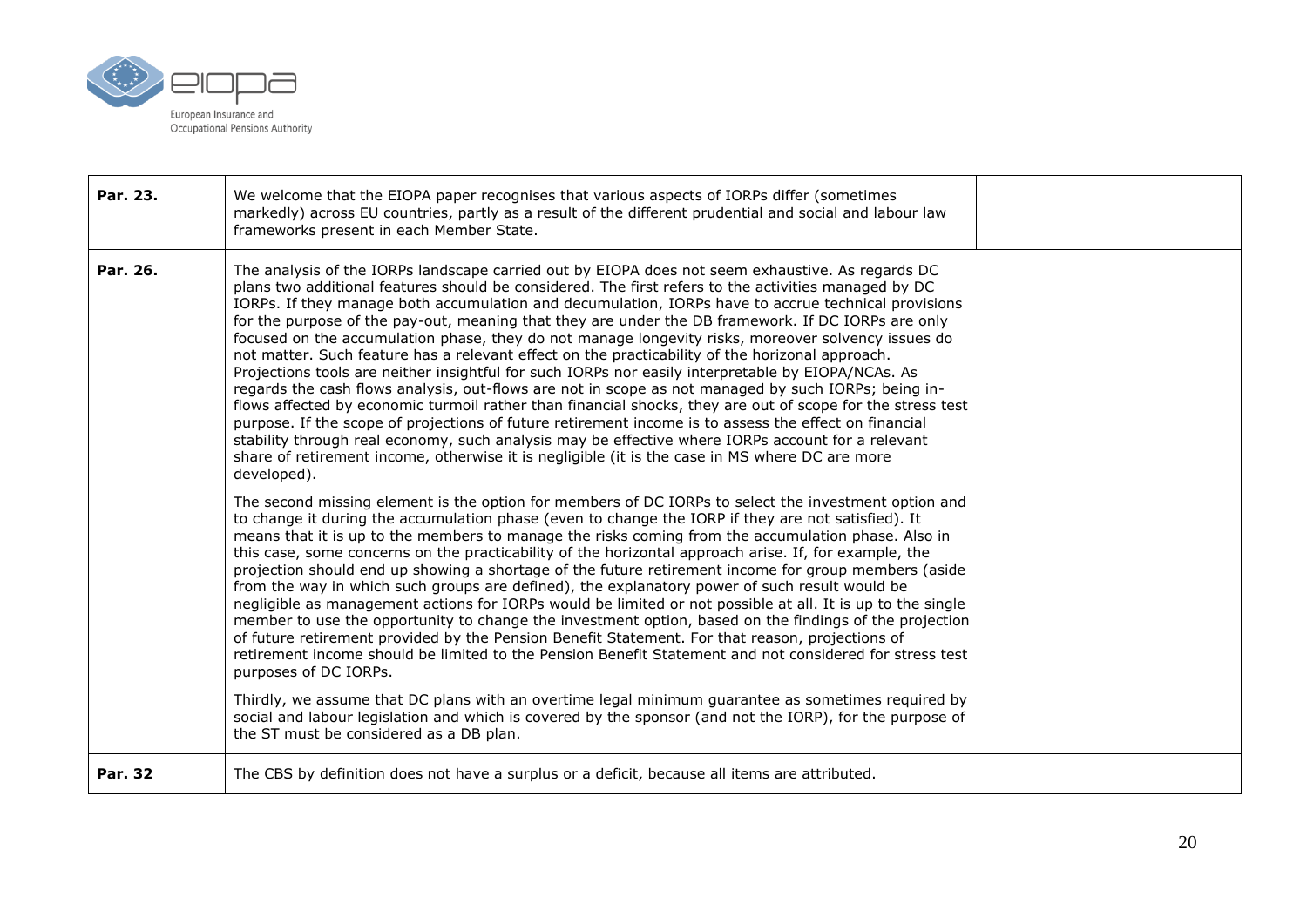

|          | Furthermore, the acknowledgement in its analysis by the holistic approach of "security mechanisms in<br>place" and "potential reductions to liabilities" does (and can) not take place in practice, because many<br>items on the CBS are not priced at market values and as future accruals are not taken into account.                                                                                                                                                                                                                                                                                                                            |  |
|----------|----------------------------------------------------------------------------------------------------------------------------------------------------------------------------------------------------------------------------------------------------------------------------------------------------------------------------------------------------------------------------------------------------------------------------------------------------------------------------------------------------------------------------------------------------------------------------------------------------------------------------------------------------|--|
| Par. 39  | Negative net effects may occur in the situation of foreign exchange contracts, but not in the case of<br>interest derivatives, because in scenarios of panic/turmoil interest rates usually decrease and the<br>derivatives (e.g. interest rate swaps used to hedge the interest rate risks in the liabilities will deliver<br>positive results.                                                                                                                                                                                                                                                                                                   |  |
| Par. 43. | EIOPA plans to increase the number of tools to run the ST. The selection of the tools should end up with<br>a simplification and not with an increase of work. The use of different tools for the same purpose should<br>be avoided. Stress test is burdensome with limited insightfulness for some IORPs, especially DC without<br>guarantee, any further overload of work should be avoided.                                                                                                                                                                                                                                                     |  |
| Par. 44. | The toolbox approach introduces new tools for DB and DC plans: the projection of retirement income<br>from the IORPs and stochastic tools.                                                                                                                                                                                                                                                                                                                                                                                                                                                                                                         |  |
|          | Pension projections are an individual tool to use under the Pension Benefit Statement; they do not<br>seem adequate at group level. We question the relevance of such projections to assess the effect onto<br>financial stability running via the transmission on the real economy when the income stemming from<br>the IORP is not the bulk of the retirement income.                                                                                                                                                                                                                                                                            |  |
|          | Furthermore, it is questionable the usefulness for IORPs of projections of future retirement income for<br>IORPs where members are allowed to select the investment option and to change it during the<br>accumulation phase (basically DC IORPs). In this case members are better entitled to manage the risks<br>coming from an unsatisfactory projection of the future retirement income and the boards of the IORPs<br>have no or limited margins of action. In this framework, the individualized pension projections of the<br>Pension Benefit Statement are the better (and institutional) instrument to support such choice by<br>members. |  |
|          | As regards the stochastic tools, considering the evidence provided in tables 3.7a and b, where an<br>assessment of the two methodologies is carried out, in general, deterministic methods seem to be<br>preferable. Broadly speaking, however, flexibility should be granted to participating IORPs to choose<br>between deterministic and stochastic tools, considering a proportional approach.                                                                                                                                                                                                                                                 |  |
|          |                                                                                                                                                                                                                                                                                                                                                                                                                                                                                                                                                                                                                                                    |  |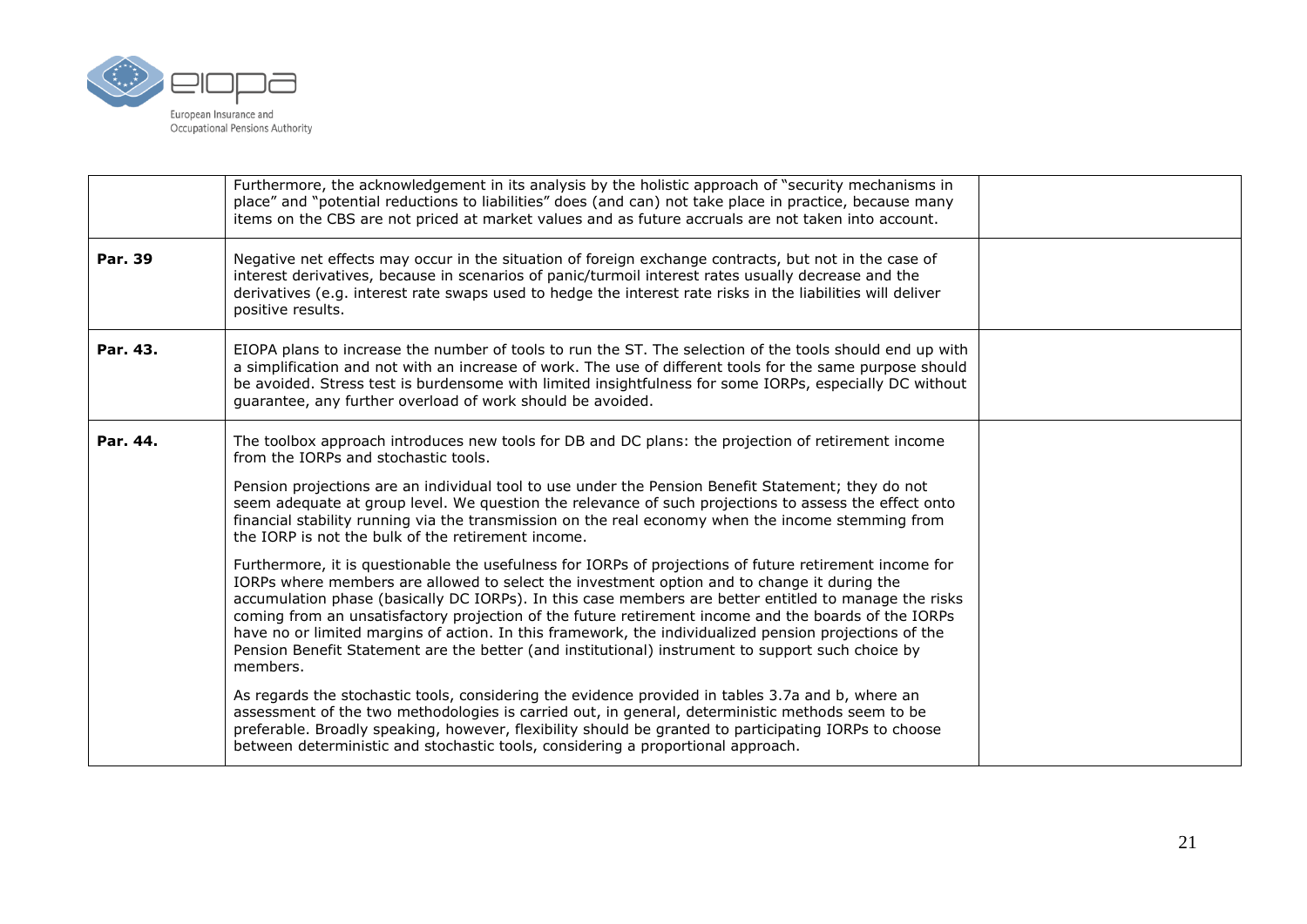

| Chapter 3.2,                            | <b>Stochastic modelling</b>                                                                                                                                                                                                                                                                                                                                                                                                                                                         |  |
|-----------------------------------------|-------------------------------------------------------------------------------------------------------------------------------------------------------------------------------------------------------------------------------------------------------------------------------------------------------------------------------------------------------------------------------------------------------------------------------------------------------------------------------------|--|
| Par. 70, 77,<br>188, 190                | PensionsEurope mapping exercise, via its Members in 2017, regarding ALM tools showed that stochastic<br>modelling is not commonly applied across Member States.                                                                                                                                                                                                                                                                                                                     |  |
|                                         | EIOPA recognises that stochastic approaches need to be developed (188, 190). This recognition could<br>be reflected better in the rest of the paper.                                                                                                                                                                                                                                                                                                                                |  |
|                                         | Cash flow analyses with risk free returns do not make sense (77). In this respect a scenario with risk<br>free returns can in itself already be considered as a stress scenario.                                                                                                                                                                                                                                                                                                    |  |
|                                         | Furthermore, the CBS is not a prediction (tool), but must be considered as an explanation (tool) of<br>actual values of balance sheet items.                                                                                                                                                                                                                                                                                                                                        |  |
| <b>Chapter 3.2.1,</b><br>Table 3.4, 109 | For previous stress test exercises, also the CBS is applied differently across IORPs/Member States. In<br>reality, the CBS was implemented by only one Member State (NL) using a stochastic (risk-neutral)<br>valuation. Other IORPs/Member States used risk-neutral, stochastic valuation, others use simplified<br>approaches. As a result, the perspective of comparison cannot be considered as a real advantage of the<br>CBS over the application of NBSs.                    |  |
| Par. 46.                                | EIOPA can be clearer on the meaning ('definition') and the implication of (the term) horizontal approach<br>when referring to 'across Member States' and 'DB/DC'.                                                                                                                                                                                                                                                                                                                   |  |
| Par. 47.                                | The horizontal approach would be a right way to run the stress test if IORPs were comparable, however,<br>relevant differences between IORPs are in place in MS, between DB and DC and within the two types of<br>IORPs. This is the reason why IORP2 is a minimum harmonization directive.                                                                                                                                                                                         |  |
|                                         | In the comment to point 26. of the Discussion Paper we already addressed some features of DC IOPRs<br>which have not been considered by EIOPA and the way they would compromise the achievements of the<br>horizontal approach, the interpretability of the results, their explanatory power, and their usefulness for<br>IORPs.                                                                                                                                                    |  |
|                                         | EIOPA should further reflect on the opportunity to introduce such a horizontal approach for the next<br>stress test, given the huge distinctions between IORPs still in place. We welcome the approach followed<br>so far by EIOPA, based on a strong cooperation with stakeholders, however, we deem necessary further<br>engagement to find the right way to deal with the huge differences in place that would undermine the<br>results of the proposed tools for such approach. |  |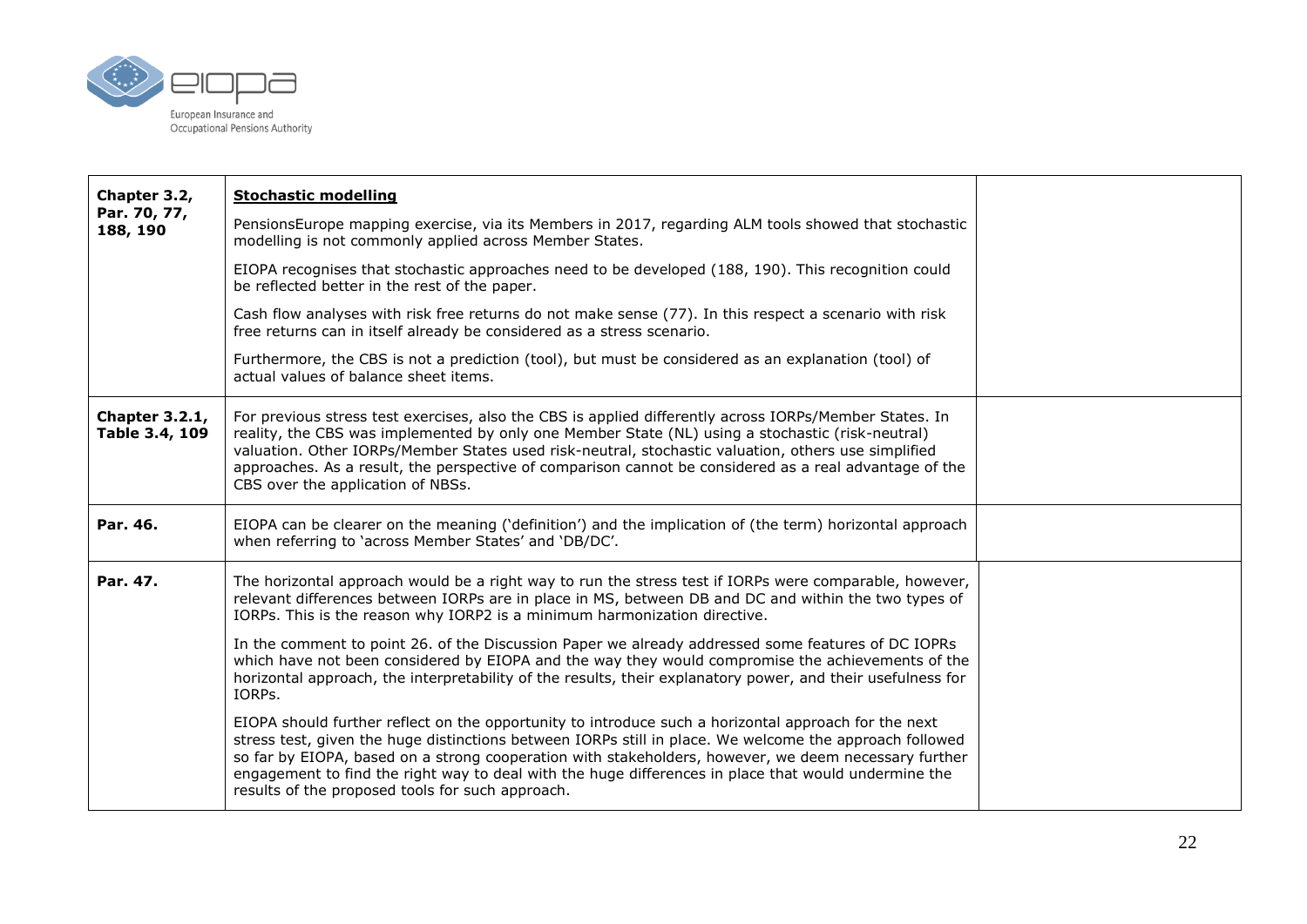

| Par. 61. | As recognised by EIOPA, CBS as well as NBS do not include the value of the option of renegotiating the<br>pension deal by social partners (as 'other source of protection'). It is not the aim to quantify this option<br>but it might be useful to integrate this information in the background survey.                                                                                                                                                                                                                                                                                                                                                                                                                                                                                                                                                                                                                                                                                                                                                                                                                                                                                                                                                                                                                                                                                                                               |  |
|----------|----------------------------------------------------------------------------------------------------------------------------------------------------------------------------------------------------------------------------------------------------------------------------------------------------------------------------------------------------------------------------------------------------------------------------------------------------------------------------------------------------------------------------------------------------------------------------------------------------------------------------------------------------------------------------------------------------------------------------------------------------------------------------------------------------------------------------------------------------------------------------------------------------------------------------------------------------------------------------------------------------------------------------------------------------------------------------------------------------------------------------------------------------------------------------------------------------------------------------------------------------------------------------------------------------------------------------------------------------------------------------------------------------------------------------------------|--|
| Par. 67. | Balance sheets also need projections to calculate the present value, especially the CBS (!). Applying the<br>CBS to a pension scheme with conditional cash flows implies making many assumptions (for applying<br>complex (stochastic) risk neutral valuation).                                                                                                                                                                                                                                                                                                                                                                                                                                                                                                                                                                                                                                                                                                                                                                                                                                                                                                                                                                                                                                                                                                                                                                        |  |
| Par. 70. | We already expressed some concerns on the practicability of projection tools (Internal Rate Return,<br>Cash Flow tools and Projection of retirement income from IORP) for DC IORPs which only manage the<br>accumulation phase and where members are allowed to select the investment option.                                                                                                                                                                                                                                                                                                                                                                                                                                                                                                                                                                                                                                                                                                                                                                                                                                                                                                                                                                                                                                                                                                                                          |  |
|          | As EIOPA stated in point 71. 2 <sup>nd</sup> bullet point, cash flow tools "can provide insights into the timing and<br>significance of cash-in and cash-out flows; as well as triggering points for supervisory measures or<br>supporting actions by sponsors and members or pension protection mechanisms". Against this<br>background, cash flow tools seem out of scope for such types of DC IORPs as cash-out flows are not<br>relevant and cash-in are affected by economic turmoil not financial shocks. Safeguards from NCA or<br>sponsors or protection schemes based on such flows are out of scope for DC IORPs.                                                                                                                                                                                                                                                                                                                                                                                                                                                                                                                                                                                                                                                                                                                                                                                                            |  |
|          | The projections of the income of members and beneficiaries from the IORP should "provide insights into<br>the projected out-payments of IORPs as well as the effects on members and beneficiaries of an IORP".<br>With reference to the first objective, if an IORP does not manage the decumulation phase since fully<br>outsourced to a life insurance, we question the need to project out-payments for such IORPs. As<br>regards the effects on members and beneficiaries of an IORP, we see in the Pension Benefit Statement<br>the tool institutionally designated for this purpose. In IORPs where members are allowed to choose the<br>investment option (basically DC IORPs), the latter are responsible for the accumulation process and it is<br>up to them to select the best tool to hedge the risk of an inadequate benefit at retirement (change<br>investment option-or the IORP itself if allowed-, increase contribution). Management actions for such<br>IORPs are limited. Furthermore, for a full assessment of the effect on financial stability through the real<br>economy, all sources of retirement income should be considered, especially public pensions. In MS<br>where $1st$ pillar provides the bulk of retirement income, a projection of the future retirement income<br>limited to the one stemming from the IORP would have no real added value on assessing the effect on<br>financial stability. |  |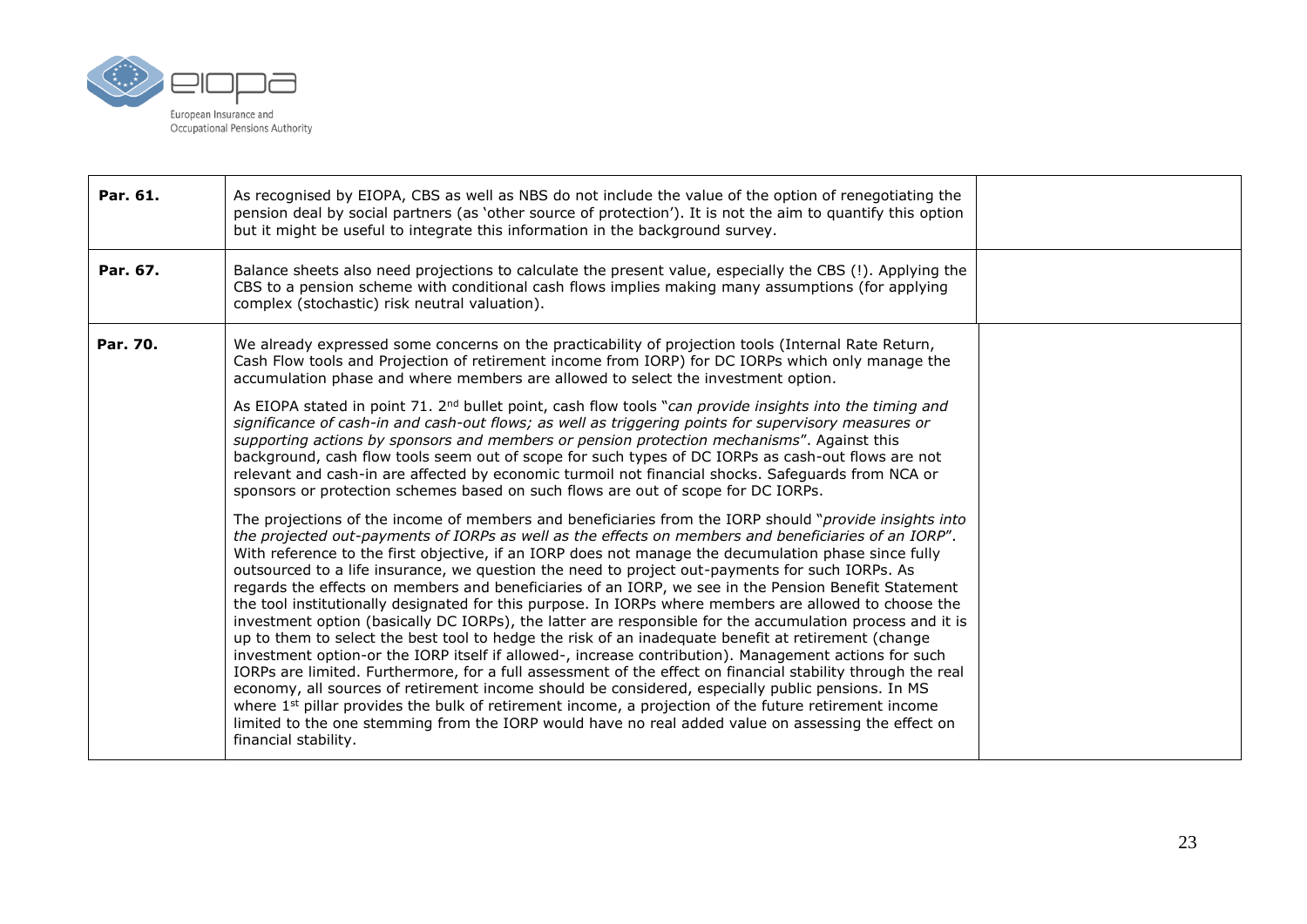

| Par. 76.   | Not only deterministic scenarios need assumptions about probability, also stochastic model. In a<br>stochastic approach, also probabilities are needed to unknown future developments: is defining a<br>probability to 1000 scenarios easier than to 1?                                                                                                                 |  |
|------------|-------------------------------------------------------------------------------------------------------------------------------------------------------------------------------------------------------------------------------------------------------------------------------------------------------------------------------------------------------------------------|--|
| Par. 79.   | EIOPA mentions the option of also inflation-adjusted projections as EIOPA believes the effects of benefit<br>reductions are more severe over time when expressing those in real terms. Please note inflation-<br>adjusted projections will imply inflation-adjusted discount rates, which will neutralise these effects.<br>Therefore, we prefer to work in real terms. |  |
| Par. 81-96 | The background survey                                                                                                                                                                                                                                                                                                                                                   |  |
|            | A background survey can also be used to take into account proportionality triggers such as:                                                                                                                                                                                                                                                                             |  |
|            | AuM of IORPs in the Member State / GDP, e.g. when evaluation of the potential for systemic risk.<br>The AuM/GDP does not exceed 25% for all Member States except for one. It only exceeds 10% for<br>seven Member States.                                                                                                                                               |  |
|            | AuM of IORPs in the Member State / total assets of the financial sector, e.g. when evaluating the<br>$\bullet$<br>cost/benefit/relevance of cross-sectoral stress tests.                                                                                                                                                                                                |  |
|            | Number of IORPs in the Member State, e.g. in Member States with a large number of IORPs the<br>$\bullet$<br>assessment of the resilience of financial institutions can be measured based on a limited sample of<br>IORPs without aiming to have a sample that represents x% of the AuM in the Member State.                                                             |  |
|            | Distribution of the AuM per IORP in the Member State, e.g. to assess the cost/benefit of a stress<br>$\bullet$<br>test exercise and the tools used.                                                                                                                                                                                                                     |  |
|            | Average amount of assets/benefits per beneficiary, e.g. in some Member States IORPs AuM and<br>$\bullet$<br>pension savings per individual are relatively small. We suggest EIOPA to consider using a different<br>perspective for RI (and related risks) for those Member States where occupational pensions deliver<br>large(r) part retirement income.               |  |
|            | Number of active IORP members / working population e.g. to assess the relevance of the<br>$\bullet$<br>transmission effects onto the financial stability.                                                                                                                                                                                                               |  |
|            | The use of derivatives, e.g. IORPS that do not use derivatives and have no options for early<br>$\bullet$<br>pension withdrawal before retirement age, liquidity risk is very limited/non existing.                                                                                                                                                                     |  |
|            |                                                                                                                                                                                                                                                                                                                                                                         |  |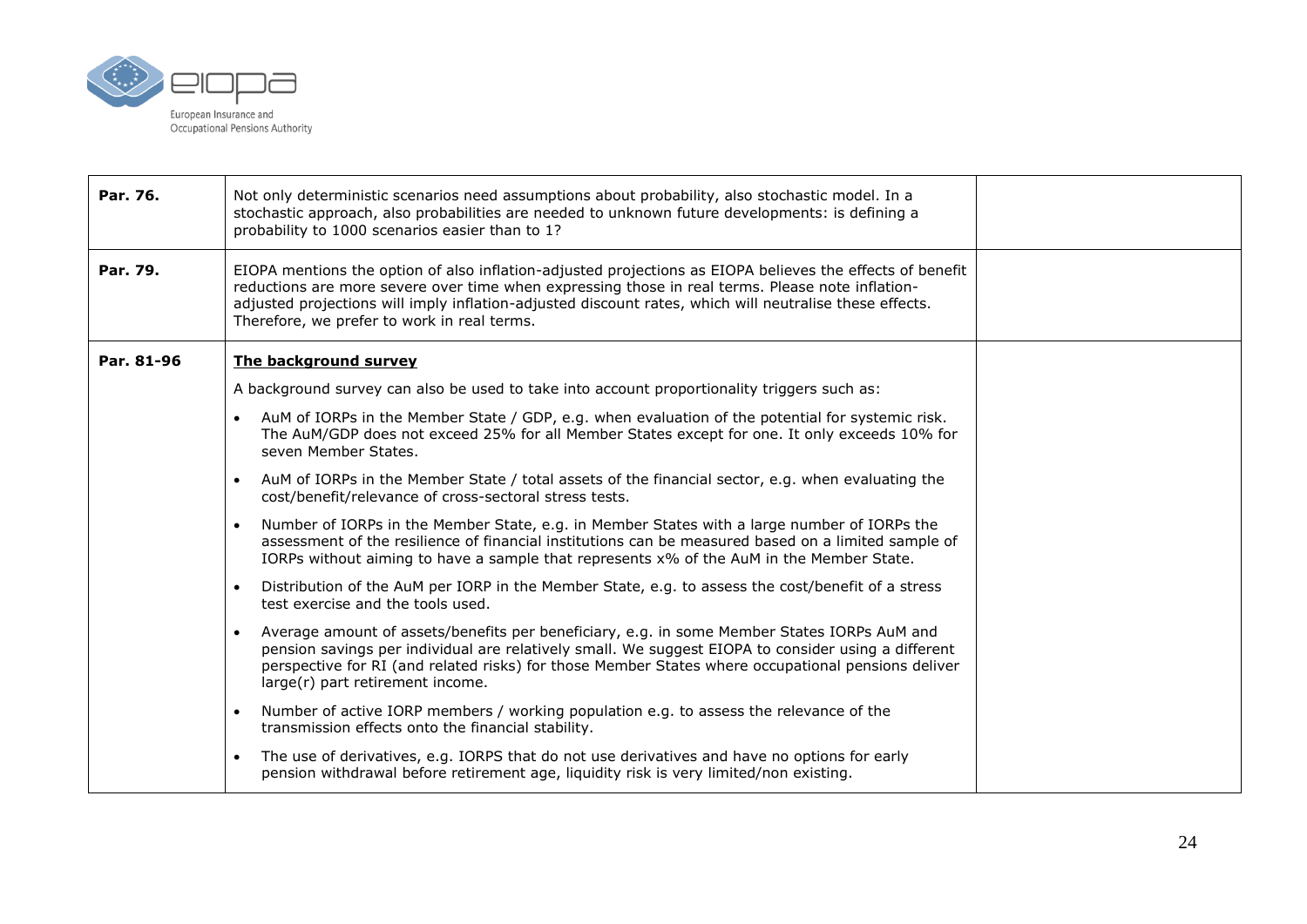

|            | The possibilities and process to renegotiate the pension deal amongst social partners.                                                                                                                                                                                                                                                                                                                                                                                                            |  |
|------------|---------------------------------------------------------------------------------------------------------------------------------------------------------------------------------------------------------------------------------------------------------------------------------------------------------------------------------------------------------------------------------------------------------------------------------------------------------------------------------------------------|--|
| Par. 82-83 | As in most countries, pensions are defined as an annuity (and not at all / or only partly as a lump<br>sum), we believe the stochastic PEPP model, which focus on the accumulated assets at the end of the<br>accumulation phase (so assuming a lump sum payment) does not totally fit for purpose. The<br>assessment should include annuity payments and result in a distribution of annuity and/or lump sum,<br>depending on scheme type.                                                       |  |
| Par. 85.   | Representative members versus cohorts of members:                                                                                                                                                                                                                                                                                                                                                                                                                                                 |  |
|            | We prefer the hypothesis of representative members; as regards benchmarking, it is difficult to give an<br>opinion without methodological details.                                                                                                                                                                                                                                                                                                                                                |  |
|            | More granularity in members and including retirees will give better insights in risks but will imply extra<br>work as well. EIOPA should consider the cost-benefit ratio careful if EIOPA's objective is to include more<br>EU IORPs in its upcoming ST 2022. Therefore, calculating representative membership should not be too<br>burdensome.                                                                                                                                                   |  |
| Par. 85.   | The suggested benchmarking of "the probability of reaching a pay-out phase that equals the<br>contributions?" will highly depend on the timing contributions. This approach should be adjusted for<br>inflation!                                                                                                                                                                                                                                                                                  |  |
| Par. 85.   | To assess members' and beneficiaries' benefits not the risk-free return but the long term expected<br>return should be used. A calculation at the risk-free return can only come at the second place to give<br>an indication of the risk ('a stress scenario') but not to calculate the expected benefit or the expected<br>replacement income at retirement.                                                                                                                                    |  |
| Par. 86.   | Surveys may be a right tool to access further information on the characteristics of the IORPs. However,<br>like for the projection tools, EIOPA also plans to extend the perimeter of the survey tools. Overall, the<br>additional effort requests by EIOPA are not negligible. EIOPA could evaluate a proportional approach,<br>pushing forward for the tools deemed most relevant (either projection tools or survey tools) and<br>postponing the strength of the other to future stress tests. |  |
| Par. 95.   | With reference to the regulation of investments, EIOPA could rely on NCAs for regulations applying on a<br>general bases, limiting the request to that added by the IORPs under their investment policies (if any).                                                                                                                                                                                                                                                                               |  |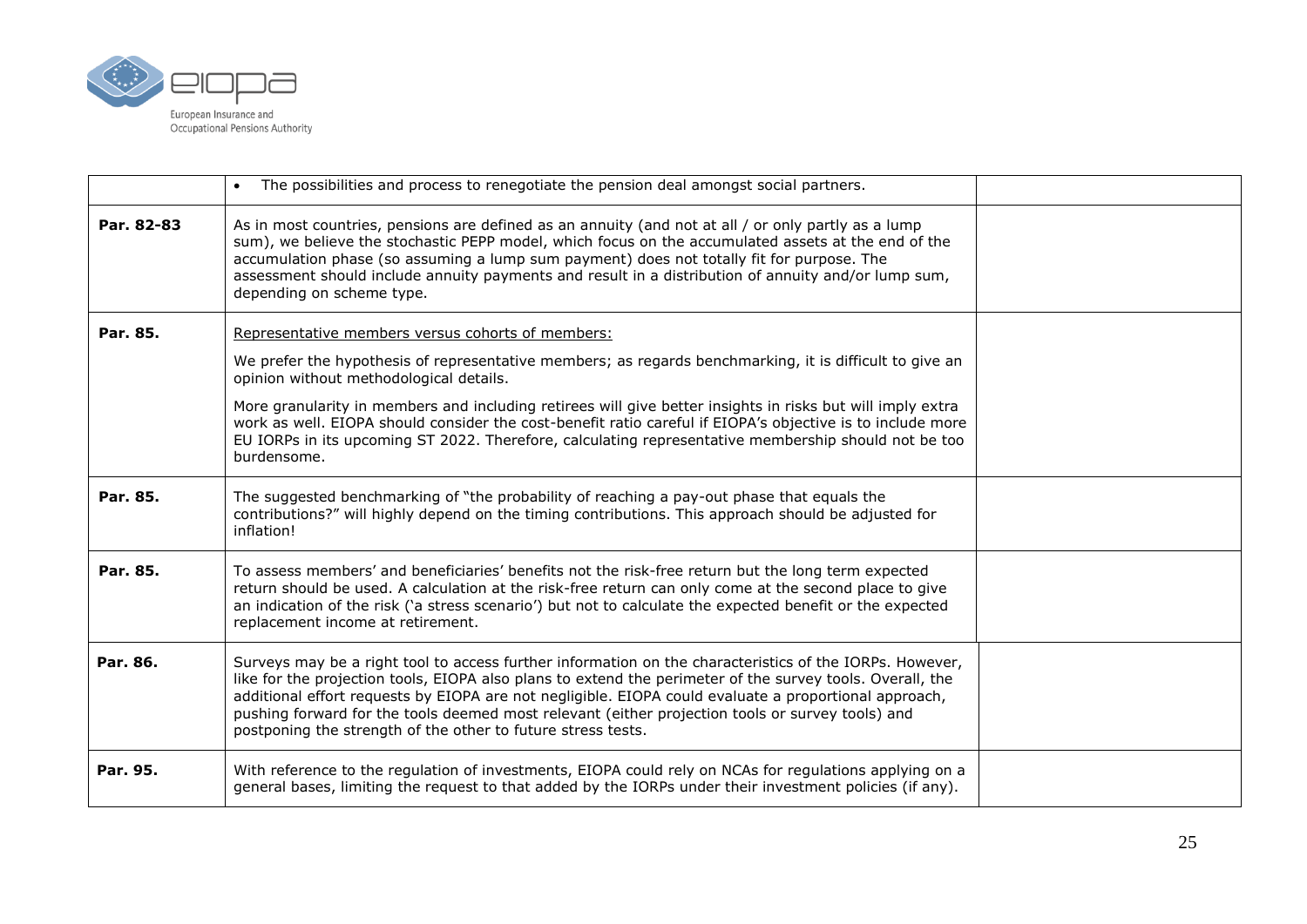

|                           | On derivatives, the request could be limited to the cases in which the use of such instruments is<br>relevant, while excluding the cases in which the use of derivatives is negligible.                                                                                                                                          |  |
|---------------------------|----------------------------------------------------------------------------------------------------------------------------------------------------------------------------------------------------------------------------------------------------------------------------------------------------------------------------------|--|
| Par. 98.                  | The length of 5 years after the shock to indicate the expected adjustment of asset class allocation, by<br>net selling or net buyer and the new asset allocation could be too long especially when investments are<br>made through mandates that could be shorter than 5 years or having a residual length less than 5<br>years. |  |
| Par. 100.                 | In general, the Stock Take Survey is not sufficiently defined, so it is difficult to evaluate the new tool.<br>Broadly speaking the use of such a tool should be very limited to avoid a burdensome and costly stress<br>test.                                                                                                   |  |
|                           | Furthermore, please make sure the cost benefit ratio is kept in balance. Previous reporting exercises<br>have shown that these exercises can become very extensive and very time consuming with different<br>(external) parties involved. We therefore would argue to limit these stock taking surveys to a minimum.             |  |
| Par. 107.                 | We agree on the fact that for unprotected DC schemes the liabilities are equal to the assets and so no<br>solvency risk arise.                                                                                                                                                                                                   |  |
| Table 3.1 and<br>Par. 110 | Management actions will be based on the NBS, not on the CBS. Therefore, the CBS will give a less<br>relevant picture of solvency risk (as EIOPA seems to recognise).                                                                                                                                                             |  |
|                           | CBS only gives partial information as no information on timing, size and likelihood of using security<br>mechanisms.                                                                                                                                                                                                             |  |
|                           | We suggest reflecting these comments explicitly in Table 3.1.                                                                                                                                                                                                                                                                    |  |
|                           | Solvency risk CFA - we would prefer "yes, if " instead of "no, unless ".                                                                                                                                                                                                                                                         |  |
|                           | "Potential to maintain its business" - not totally clear what EIOPA means by this - we believe more<br>information is needed                                                                                                                                                                                                     |  |
|                           | The CBS is not suitable as a method to assess solvency risks, because the CBS is by definition in<br>equilibrium as all balance sheet items are attributed.                                                                                                                                                                      |  |
|                           | The CBS cannot be used for the assessment of the potential to generate income, because it can only be<br>calculated with the assumption of going concern, which needs making many assumptions.                                                                                                                                   |  |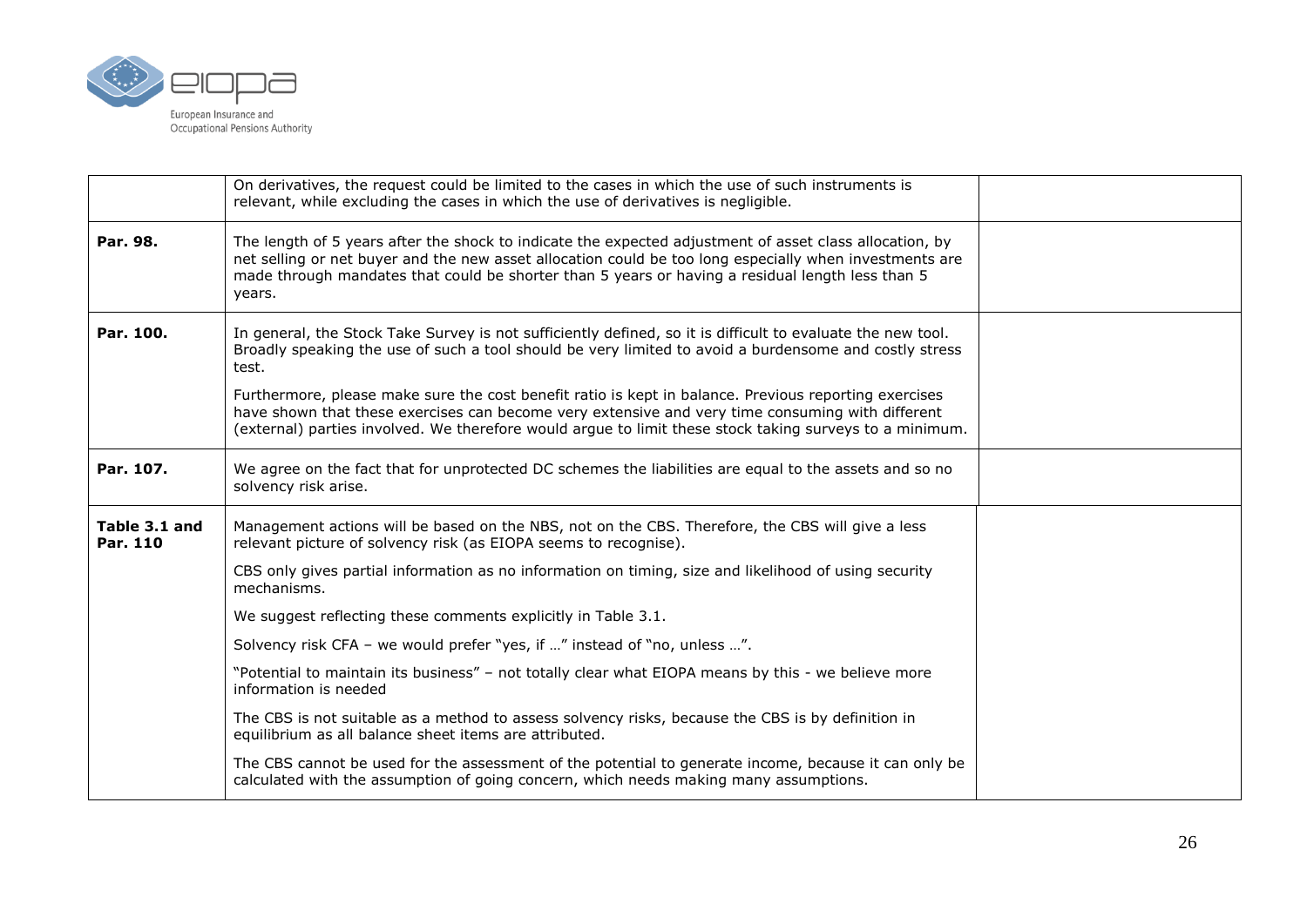

| Par. 111.             | Projecting the CBS forward multi-period is very complex when stochastic risk neutral valuation is being<br>used. This would imply using trees-in-trees or other complex methods not being used in practice.<br>(Projecting the NBS forward multi-period is far less complex but can also be time consuming/costly and<br>as such is from a cost/benefit perspective not preferrable).                                                                                                                                                                                                                                                                                                                                                                                                                                                                 |  |
|-----------------------|-------------------------------------------------------------------------------------------------------------------------------------------------------------------------------------------------------------------------------------------------------------------------------------------------------------------------------------------------------------------------------------------------------------------------------------------------------------------------------------------------------------------------------------------------------------------------------------------------------------------------------------------------------------------------------------------------------------------------------------------------------------------------------------------------------------------------------------------------------|--|
| Par. 116. and<br>119. | As EIOPA itself recognized, liquidity is not one of the most relevant risks of IORPs. Against this<br>background, to reduce the burden and the cost of the stress test, liquidity risk could be assessed on a<br>materiality basis, for example only when there is a large use of derivatives, when early withdrawal is<br>allowed without restrictions or when regulations on quantitative limits on illiquid assets are not in place.<br>Another criterion could be the share of illiquid assets. This information could be obtained with survey<br>tools (BS and IBS) or through engagement with NCAs (national regulations on quantitative limits for<br>illiquid assets). The tools envisaged in points 117. to 119. should be limited to the IORPs where the<br>liquidity risk matters, considering one or more of the aforementioned criteria. |  |
| Par. 127              | Multiple CBS is not possible in practice, because for each consecutive projection (at t+1, t+2, etcetera)<br>a risk neutral scenario set is needed in order to calculate the options (leading to "trees in trees").                                                                                                                                                                                                                                                                                                                                                                                                                                                                                                                                                                                                                                   |  |
| Par. 131.             | Please note that increased longevity might not only have a negative impact on the financial position of<br>IORPs, but also on the budgetary situation of many Member States. Therefore, many Member States<br>will increase the retirement age (or already did so). The stress scenario should take these (current and<br>future) policy measures into account to correctly assess the longevity risk. To avoid complexity a<br>pragmatic approach is due.                                                                                                                                                                                                                                                                                                                                                                                            |  |
| Table 3.2             | Table 3.2 should reflect that also CFA shows investment behaviour (impact if restrictions in asset<br>allocation and investment response (selling/buying) is included in cash flows (so also 'direct impact'))                                                                                                                                                                                                                                                                                                                                                                                                                                                                                                                                                                                                                                        |  |
| Table 3.3             | Since the CBS presents the present value of all security mechanisms (at $t=0$ ), it is difficult to relate<br>these security mechanisms to (future) economic indicators going forward. This should be reflected in<br>table 3.3 as it is not only about timing but also about getting a feeling of the severeness of the stress<br>impact.                                                                                                                                                                                                                                                                                                                                                                                                                                                                                                            |  |
| Par. 149              | The CBS does not show which risk bearers will be hit, but intends to show the market value needed in<br>order to get rid of these risks, with the assumption that there are markets for this; however, in practice<br>such markets do not exist.                                                                                                                                                                                                                                                                                                                                                                                                                                                                                                                                                                                                      |  |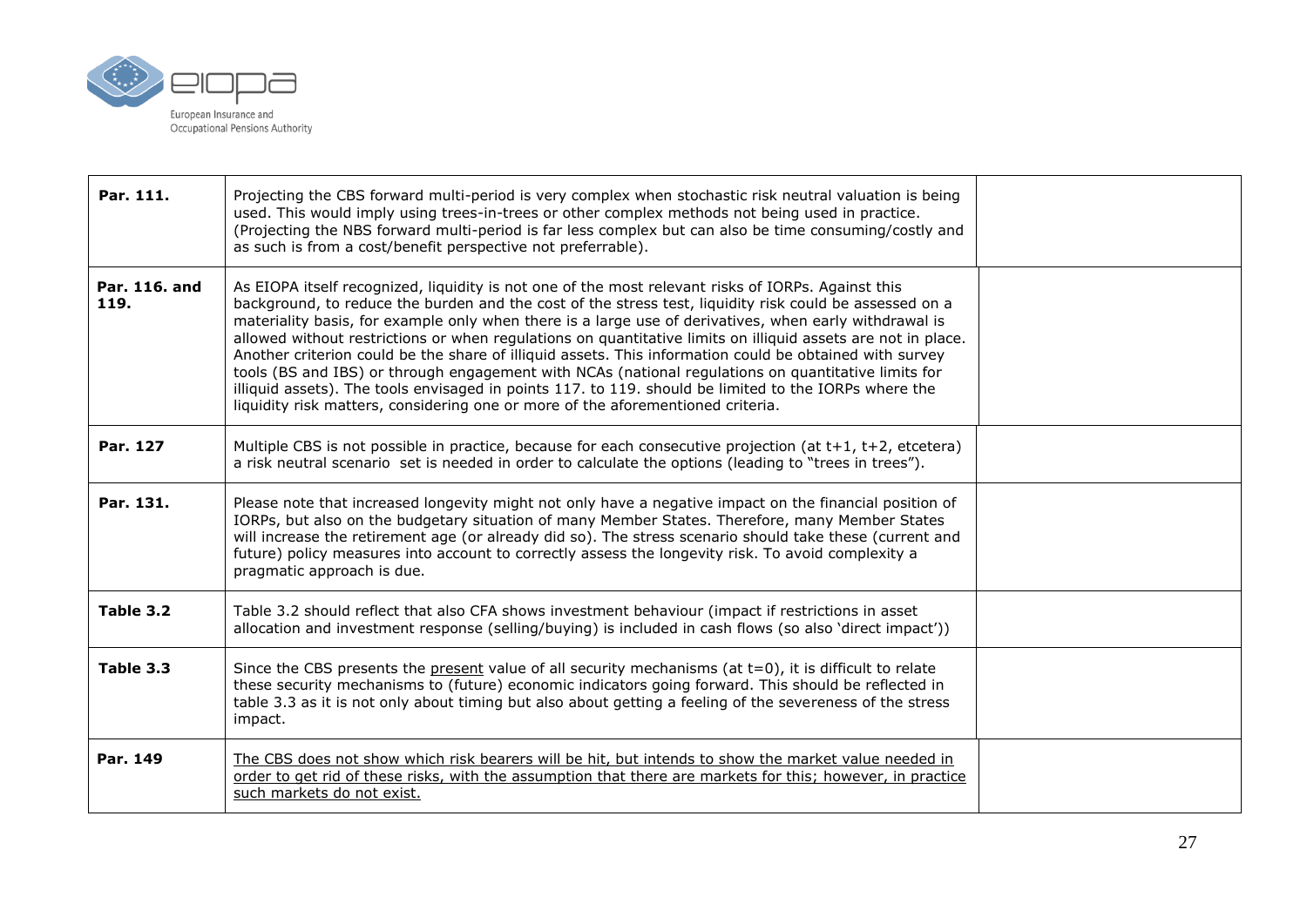

| Par. 152. | Without new accruals, the IORP would follow a more defensive investment strategy, so excluding new<br>accruals will not give an adequate representation (of going concern). The same is true for security<br>mechanisms and other policy assumptions, which in many cases are based on a going concern<br>approach.                                                                                                        |  |
|-----------|----------------------------------------------------------------------------------------------------------------------------------------------------------------------------------------------------------------------------------------------------------------------------------------------------------------------------------------------------------------------------------------------------------------------------|--|
|           | Like in previous stress tests, contract boundaries should be leading in selecting new / future service<br>accruals or not.                                                                                                                                                                                                                                                                                                 |  |
|           | For IORPs/schemes where obligations of the IORP to pay benefits are only established following<br>payments of contributions to the IORP/scheme, cash flows to be included in the calculation of technical<br>provisions should be determined as follows:                                                                                                                                                                   |  |
|           | 1. All cash flows relating to obligations of the IORP relating to current members and beneficiaries shall<br>be recognised in the calculation of technical provisions, unless otherwise stated below. Apart from<br>the cases described below, obligations shall include those obligations relating to current members<br>and beneficiaries which result from contributions received by the IORP after the valuation date. |  |
|           | 2. Any cash flows relating to obligations of the IORP relating to contributions received by the IORP<br>after any of the following dates shall not be recognised in technical provisions:                                                                                                                                                                                                                                  |  |
|           | a. The future date where the IORP has a unilateral right or obligation to terminate the agreement<br>with the plan sponsor and/or the plan members to provide the pension benefits as agreed<br>between plan sponsor and plan members;                                                                                                                                                                                     |  |
|           | b. The future date where the IORP has a unilateral right or obligation to reject additional<br>contributions;                                                                                                                                                                                                                                                                                                              |  |
|           | c. The future date where the IORP has a unilateral right or obligation to amend the contributions<br>payable after this date or the benefits related to those contributions in such a way that the<br>contributions fully reflect the risks related to them and the related benefits; or                                                                                                                                   |  |
|           | d. The future date where the sponsor or sponsors have a unilateral right to terminate future<br>accrual of benefits.                                                                                                                                                                                                                                                                                                       |  |
|           | For IORPs/schemes where obligations of the IORP to pay benefits are established independently from<br>payments of contributions to the IORP, cash flows to be included in the calculation of technical<br>provisions should be determined as follows:                                                                                                                                                                      |  |
|           | 1. All cash flows relating to obligations of the IORP relating to current members and beneficiaries shall<br>be recognised in the calculation of technical provisions unless otherwise stated below. Apart from                                                                                                                                                                                                            |  |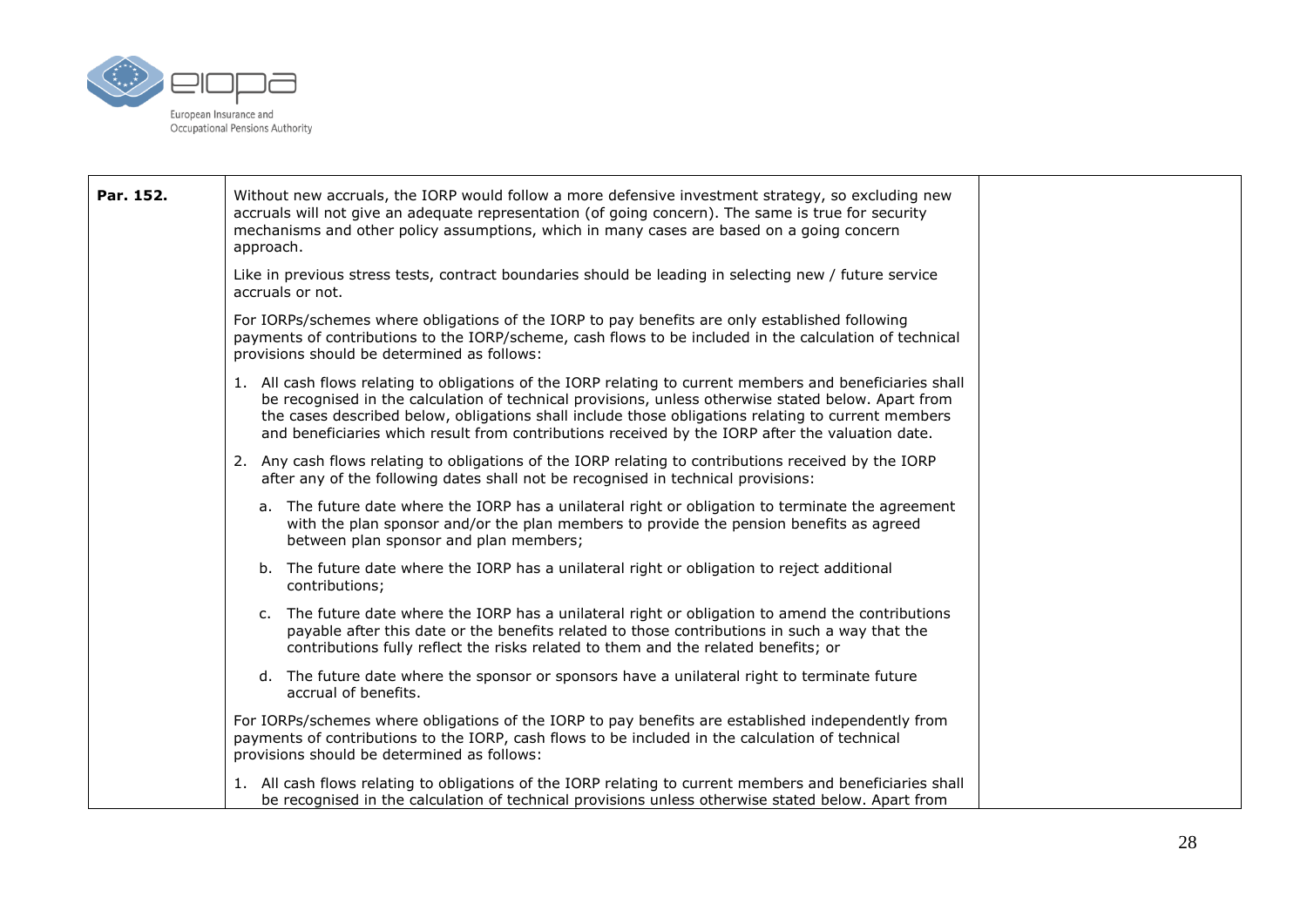

|                       | the cases described below, obligations shall include those obligations relating to current members<br>and beneficiaries which are established after the valuation date. Any contributions which are directly<br>linked to the financing of certain obligations established after the valuation date shall also be<br>recognised in technical provisions, unless otherwise stated below. |  |
|-----------------------|-----------------------------------------------------------------------------------------------------------------------------------------------------------------------------------------------------------------------------------------------------------------------------------------------------------------------------------------------------------------------------------------|--|
|                       | 2. Any cash flows relating to obligations established after any of the following dates shall not be<br>recognised in technical provisions:                                                                                                                                                                                                                                              |  |
|                       | a. The future date where the IORP has a unilateral right or obligation to terminate the agreement<br>with the plan sponsor and/or the plan members to provide the pension benefits as agreed<br>between plan sponsor and plan members;                                                                                                                                                  |  |
|                       | b. The future date where the IORP has a unilateral right or obligation to reject the establishment<br>of additional obligations;                                                                                                                                                                                                                                                        |  |
|                       | c. In cases where contributions are directly linked to the financing of certain obligations<br>established after the valuation date, the future date where the IORP has a unilateral right or<br>obligation to amend those contributions or those obligations to fully reflect the risk; or                                                                                             |  |
|                       | The future date where the sponsor or sponsors have a unilateral right to terminate future accrual of<br>benefits.                                                                                                                                                                                                                                                                       |  |
| Table 3.4             | We would suggest a more positive assessment of the NBS, since the NBS is the (national) indicator for<br>policy and interventions (not the CBS).                                                                                                                                                                                                                                        |  |
|                       | We would suggest mentioning explicitly that CBS in terms of cost/benefit ratio does not fit for<br>unprotected DC plans and as such is not ideal to compare results across scheme types within a country<br>nor to compare results across countries.                                                                                                                                    |  |
| Par. 165. and<br>168. | Please refer to point 47.                                                                                                                                                                                                                                                                                                                                                               |  |
| Par. 180.             | We appreciate the cost-benefit approach that EIOPA wants to follow in the selection of the tools. In the<br>comment of point 26 we already argued on the criteria to select the tools, please refer to such<br>comments. Every module of the stress test should be assessed with one tool, overlapping tools for the<br>same characteristic would be confusing.                         |  |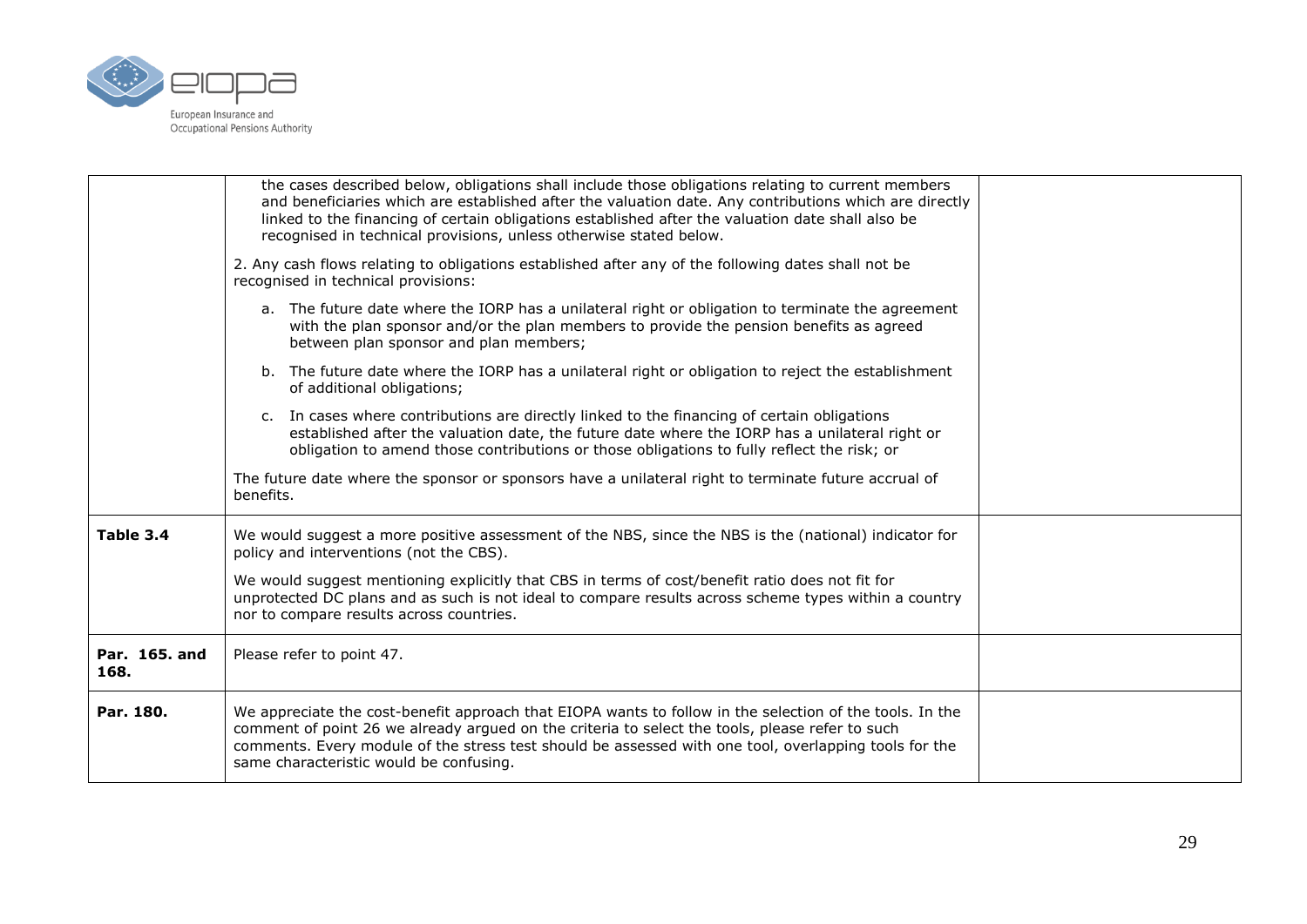

| Par. 181.                          | Interpretability is important indeed. We noted that even experts have difficulty in<br>understanding/explaining results from the CBS (esp. when discounted via a risk neutral approach), as<br>EIOPA recognises (in 185). This should be better reflected in tables 3.7a and 3.7b.<br>We support the criteria defined to define the practicability of the horizontal approach. We already raise<br>some concerns over the practicability of the tools for DC schemes. Please, refer to points 26 and 44.                                                                                                                                                                                                                                                                                                                                                         |  |
|------------------------------------|------------------------------------------------------------------------------------------------------------------------------------------------------------------------------------------------------------------------------------------------------------------------------------------------------------------------------------------------------------------------------------------------------------------------------------------------------------------------------------------------------------------------------------------------------------------------------------------------------------------------------------------------------------------------------------------------------------------------------------------------------------------------------------------------------------------------------------------------------------------|--|
| Par. 185.                          | Given the fact that the CBS does not give any insight in the size and the timing of the potential<br>intervention of the security mechanisms it is less useful for IORPs in terms of their own risk<br>management process. Furthermore, CBS uses a risk-free rate which does not result in a market<br>consistent view as it does not take into account any risk premium which will be realised on the<br>investment portfolio. Therefore, we believe the only advantage of the CBS is the comparability of the<br>results amongst the different MSs, excluding those MSs which have a pure DC market. This should be<br>better reflected in tables 3.4, 3.7a and 3.7b.                                                                                                                                                                                          |  |
| Table 3.6                          | A correct cost/benefit ratio is an important criterium to add to table 3.6. Furthermore, the possibility of<br>standardisation of the selected tool might be another useful criterium to add.                                                                                                                                                                                                                                                                                                                                                                                                                                                                                                                                                                                                                                                                    |  |
| Table 3.7a and<br>3.7 <sub>b</sub> | (see also comments on 181 and 185)<br>It would help by making clearer whether scores like 'low', 'moderate' etcetera are meant in positive or<br>negative way (via notes added to tables). E.g. we believe for IORPs the score on practicability would be<br>higher for a NBS than for a deterministic CFA, and the one for the deterministic CFA would be higher<br>than for a stochastic CFA or a CBS. We have a similar issue regarding insightfulness for EIOPA and NCA<br>in table 3.7a.                                                                                                                                                                                                                                                                                                                                                                    |  |
| Par. 194.                          | Even if the principle of materiality to define the perimeter of the IORPs involved in the exercise is not<br>addressed in the paper, it may be useful to argue on that point. The threshold of 500m EUROs does not<br>seem adequate since it does not reflect the real risk underlying national markets. The IORP sector is<br>bankruptcy-remote, as EIOPA itself recognizes in 22. of the Discussion Paper. Considering that one of<br>the objectives of the stress test is to assess the potential systemic risk linked to IORPs, EIOPA should<br>focus the exercise in MS where the systemic risk may have a certain relevance. To find the right<br>candidates the assets as a percentage of GDP seems to be a better measure than a fixed amount of<br>EUROs in absolute values. The assets as a percentage of GDP reflects the size of the national market |  |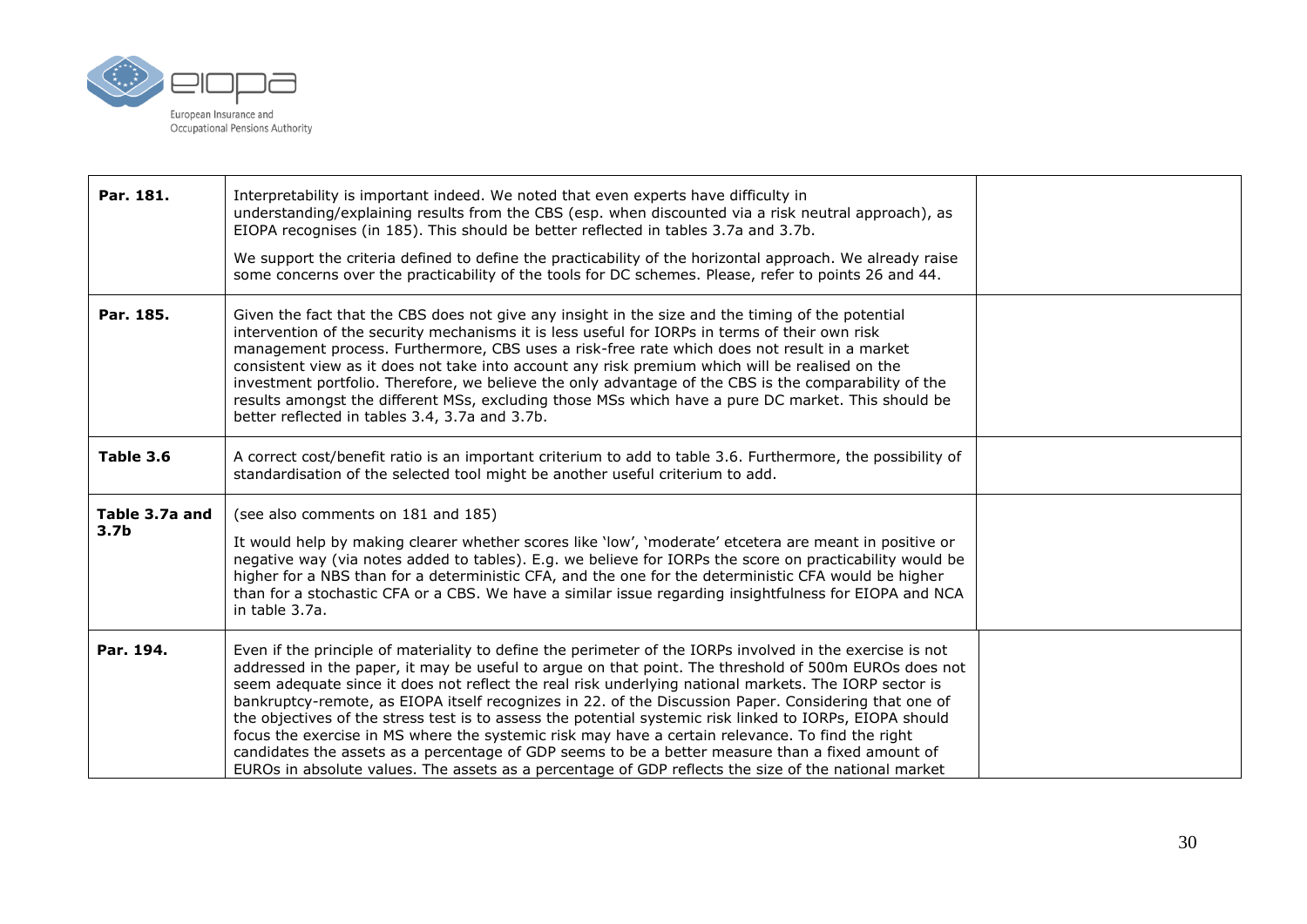

|           | and may be assumed as a proxy to measure the magnitude of the effect of a remote bankruptcy of an<br>IORP.                                                                                                                                                                                                                                                                                                                                                                                                                                                      |  |
|-----------|-----------------------------------------------------------------------------------------------------------------------------------------------------------------------------------------------------------------------------------------------------------------------------------------------------------------------------------------------------------------------------------------------------------------------------------------------------------------------------------------------------------------------------------------------------------------|--|
|           | If the risk of going bankrupt could have a certain relevance for DB IORPs (and for MS where such IORPs<br>represent the main share of the market), such risk does not exist for pure DC IORPs by definition. Such<br>evidence should be considered by EIOPA when defining the boundaries of the stress test.                                                                                                                                                                                                                                                    |  |
|           | When defining the criterion for the sample selection to be considered by NCAs, EIOPA should consider<br>not only quantitative criterion but also qualitative, like the type of IORPs. Therefore, we welcome the<br>balance survey as this tool might be a way to introduce more proportionality and as such make the ST<br>much more cost effective.                                                                                                                                                                                                            |  |
| Par. 197. | The composition of the national samples should not only reflect the different tools EIOPA will decide to<br>use for different types of IORPs but also the relevance of the different types of IORPs in terms of assets.<br>If for example, the national landscape is dominated by a certain type of IORP (either DB or DC) and the<br>other has a marginal relevance, NCAs should be given the opportunity to scrap the latter from the<br>stress test                                                                                                          |  |
| Par. 200. | EIOPA is right in recognizing that it is not always necessary for achieving a meaningful result to have a<br>very high market coverage. It depends on the ability to capture the IORPs through whom better assess<br>the resilience after the shock and the systemic risk. It is not necessary to fix a minimum market<br>coverage in terms of assets as well as members and beneficiaries. EIOPA and NCAs could cooperate to<br>involve larger IORPs as a reliable proxy of the national markets.                                                              |  |
|           | Moreover, the coverage of pure DC IORPs (at least some of them), should be assessed cautiously, given<br>the quite limited relevance of the findings and the high costs related to the stress test that, in the end,<br>will be fully borne by members/beneficiaries. Once again, we question the need of the horizontal<br>approach for pure DC IORPs.                                                                                                                                                                                                         |  |
| Par. 201. | This point contains a clear analysis of the differences in place across MS. EIOPA states that "National<br>specificities may determine which characteristics are relevant in different national markets, because of<br>the diversity of IORPs throughout the EEA. Therefore, not all NCAs will necessarily consider the same<br>characteristics, or weigh them equally." EIOPA implicitly recognizes the differences across MS and the<br>difficulties stemming from such heterogeneity to define a comparable sample, suitable for the horizontal<br>approach. |  |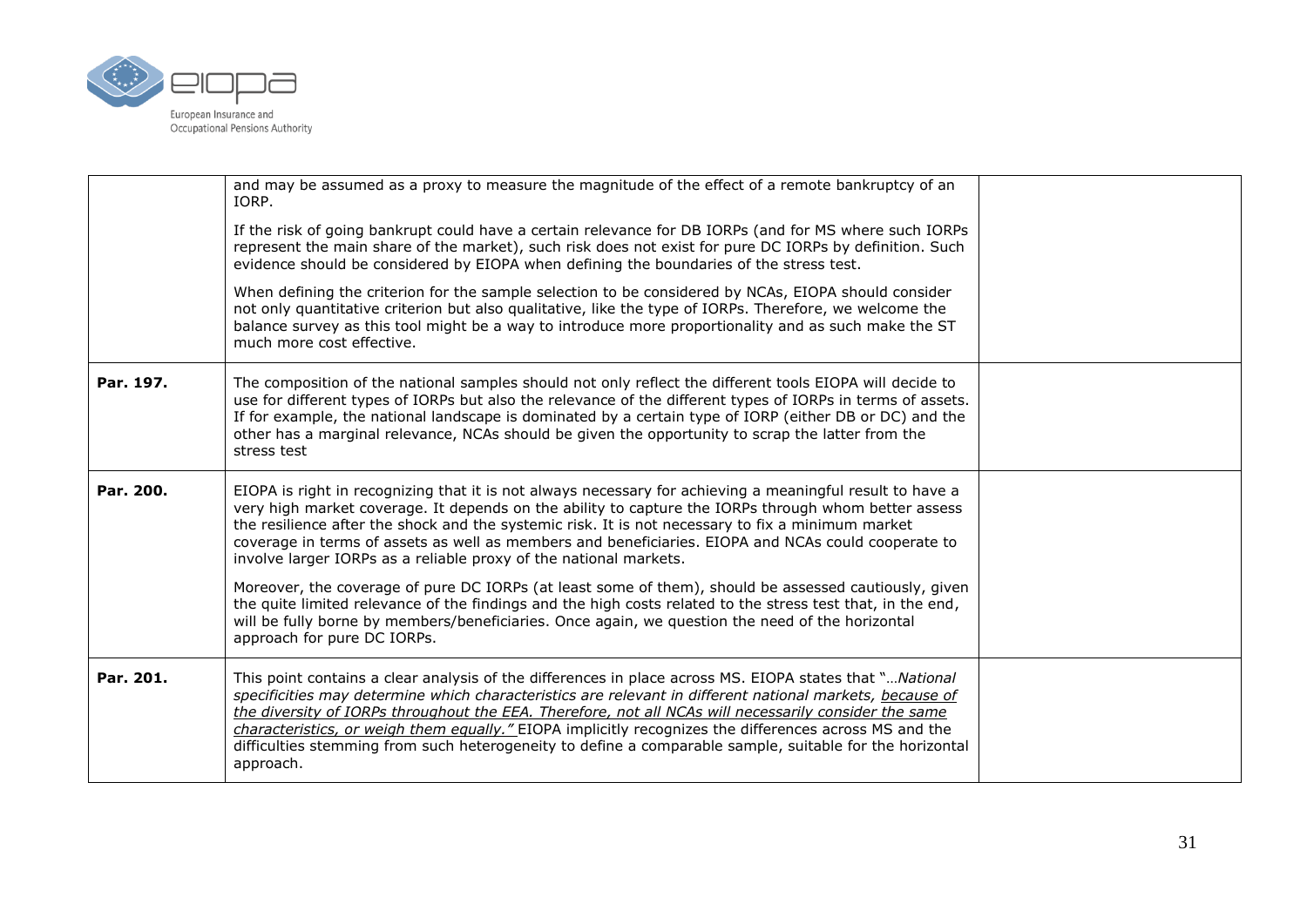

| Par. 205. and<br>206. | We fully support the idea to select the sample among larger IORPs as they would represent a reliable<br>proxy of the national markets. As EIOPA recognizes, meaningful results are not always linked to the size<br>of the sample but to its representativeness. It depends on the characteristics of the underlying market.<br>EIOPA should be primarily focused on the representativeness of the sample rather than on the number<br>of the participating IORPs. It is questionable the comparability of the results across MS given the huge<br>differences in place and considering that legislative safeguards prevent DB IORPs from bankruptcy,<br>while such risks do not arise for pure DC IORPs.                               |  |
|-----------------------|-----------------------------------------------------------------------------------------------------------------------------------------------------------------------------------------------------------------------------------------------------------------------------------------------------------------------------------------------------------------------------------------------------------------------------------------------------------------------------------------------------------------------------------------------------------------------------------------------------------------------------------------------------------------------------------------------------------------------------------------|--|
| Par. 212.             | We note that introducing extra work for IORPs risks driving them out of competition, especially on<br>those markets where IORPs only cover a small part of occupational pension provisioning and especially<br>for those entities which are rather small.                                                                                                                                                                                                                                                                                                                                                                                                                                                                               |  |
|                       | Due to the increase of regulatory requirements, we notice in some MS a consolidation is taking place on<br>the market. Not-for-profit organisations with a triangular relation putting sponsor, member and IORP<br>close together and making use of a fully tailormade service approach are -due to cost efficiency<br>reasons- switched for more commercial solutions with a product approach, generating higher costs<br>resulting in lower benefits. The first group is ruled by IORP II, the second by SII, where the latter only<br>focuses on solvency at the level of the institution without looking at the efficiency at the level of the<br>pension scheme nor the risk from the perspective of the member and beneficiaries. |  |
|                       | To avoid a further detrimental effect on i) pension provisioning for many members and beneficiaries<br>and ii) on the cost efficiency of especially small and medium sized IORPs, we ask to be very careful not<br>to introduce measures which further distort the internal market and which risk to make disappear the<br>IORP sector in some MS.                                                                                                                                                                                                                                                                                                                                                                                      |  |
| Par. 222.             | We suggest not to use the word "valid" here, because the validity of CBS comparisons can be/has been<br>disputed (see remarks at chapter 3 and CBS).                                                                                                                                                                                                                                                                                                                                                                                                                                                                                                                                                                                    |  |
| Par. 235.             | To our knowledge, the ECB/ESRB developed the scenario for the stress test the last time in 2019.<br>Therefore, it would be insightful to mention the ECB/ESRB although EIOPA bears responsibility.                                                                                                                                                                                                                                                                                                                                                                                                                                                                                                                                      |  |
| Par. 242.             | The application of a one-time, permanent shock as was applied in previous stress tests implicitly also<br>involves a lot of assumptions (i.e. that the shock is permanent and therefore persists over all future<br>periods). Building a multi-period scenario changes those implicit assumptions, but is not fundamentally                                                                                                                                                                                                                                                                                                                                                                                                             |  |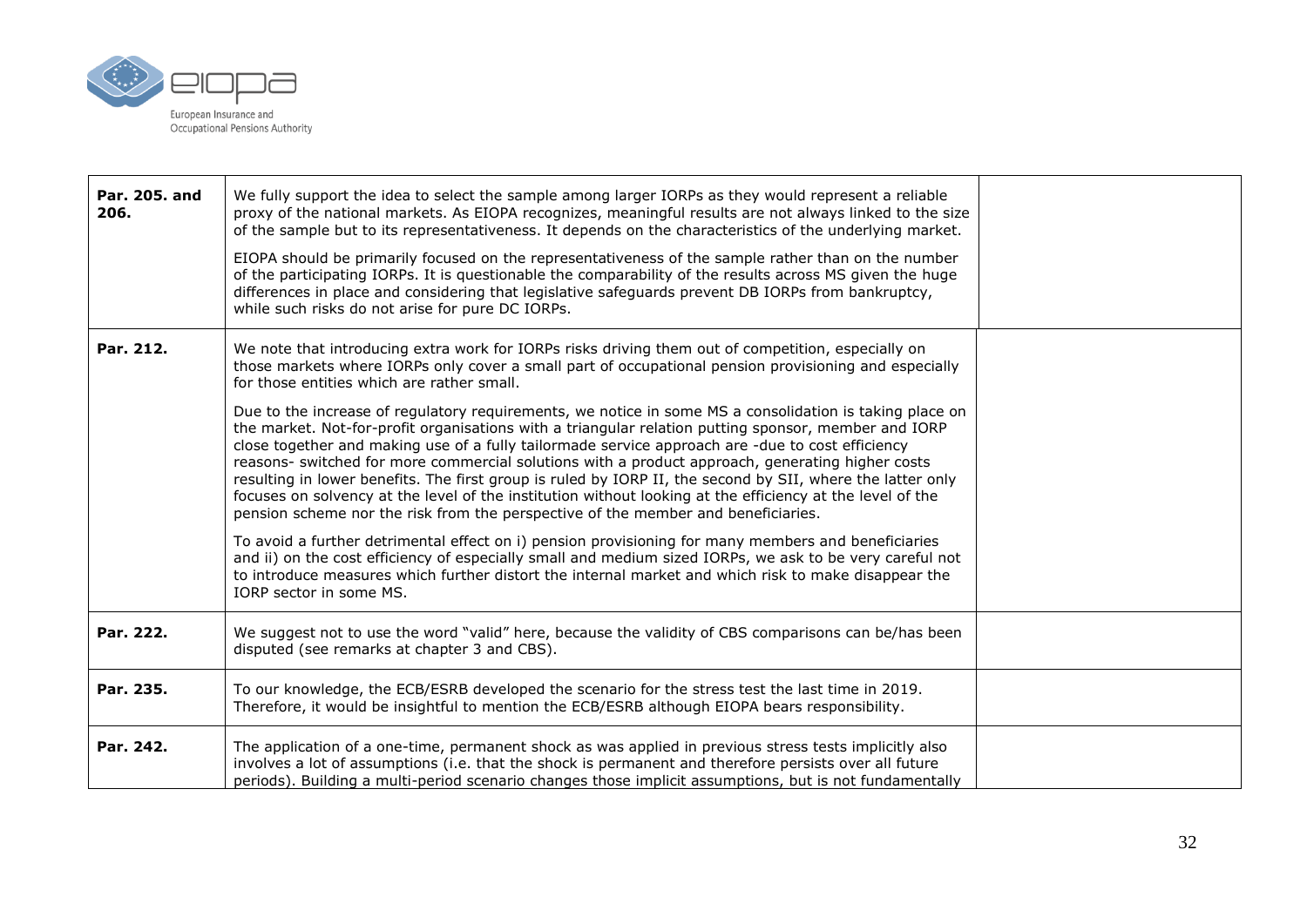

|                       | different compared to the one-time shock. Nevertheless, complexity should be avoided to keep the<br>cost-benefit ratio in balance, especially for small and medium sized IORPs.                                                                                                                                                                                                                                                                                                                                                                                                                                                                                                                                                                        |  |
|-----------------------|--------------------------------------------------------------------------------------------------------------------------------------------------------------------------------------------------------------------------------------------------------------------------------------------------------------------------------------------------------------------------------------------------------------------------------------------------------------------------------------------------------------------------------------------------------------------------------------------------------------------------------------------------------------------------------------------------------------------------------------------------------|--|
| Par. 248.             | Future state of the financial position can be very relevant for some Member States but might be totally<br>irrelevant for others given the small occupational pension/IORP sector. Also contract boundaries can<br>determine if new/future service accruals should be considered or not. We believe this paragraph is very<br>much applicable to IORPs from the Netherlands. But a similar exercise might be much less relevant in<br>other Member States. Furthermore, the suggestion on how to incorporate the strategic asset allocation<br>can be practically implemented.                                                                                                                                                                         |  |
| Par. 270.             | Price inflation is important for the purchasing power for retires. But the focus on price inflation is<br>maybe not optimal for all stakeholders in IORPs, especially the members. How about focus on wage<br>inflation which is important for new accruals and pension schemes with benefits related to (final)<br>salary? We think inflation will manifest itself as well strongly in the housing market and successively in<br>wages. Maybe inflation of prices in these areas is realised sooner than in consumer prices. All in all, the<br>issue of inflation risk is complex as there is not a general correct way to include inflation and this would<br>depend on the scheme type, the pension plan and the status of the member/beneficiary. |  |
| Par. 288.             | This paragraph needs to be more explicit; what is exactly meant?                                                                                                                                                                                                                                                                                                                                                                                                                                                                                                                                                                                                                                                                                       |  |
| Par. 297. and<br>299. | We believe this paragraph correctly describes the liquidity risks of IORPs.                                                                                                                                                                                                                                                                                                                                                                                                                                                                                                                                                                                                                                                                            |  |
| Par. 305.             | Although on first sight we think this is a logical and simple indicator that could be used for IORPs, it<br>would be good not to draw conclusions from it quickly and firmly. Experience in the coming years<br>should refine its interpretation and usefulness.                                                                                                                                                                                                                                                                                                                                                                                                                                                                                       |  |
| Par. 313. and<br>320. | For Cyber Risk, we see a more qualitative approach and agree with the reasons mentioned in this<br>paragraph which form obstacles to make it a quantitative analysis. A future quantification of Cyber risk<br>needs to be accompanied with a correct interpretation of the measure.                                                                                                                                                                                                                                                                                                                                                                                                                                                                   |  |
| Par. 327.             | We agree with the observation that labour markets risks are not relevant to the assessment of an<br>IORPs financial position.                                                                                                                                                                                                                                                                                                                                                                                                                                                                                                                                                                                                                          |  |